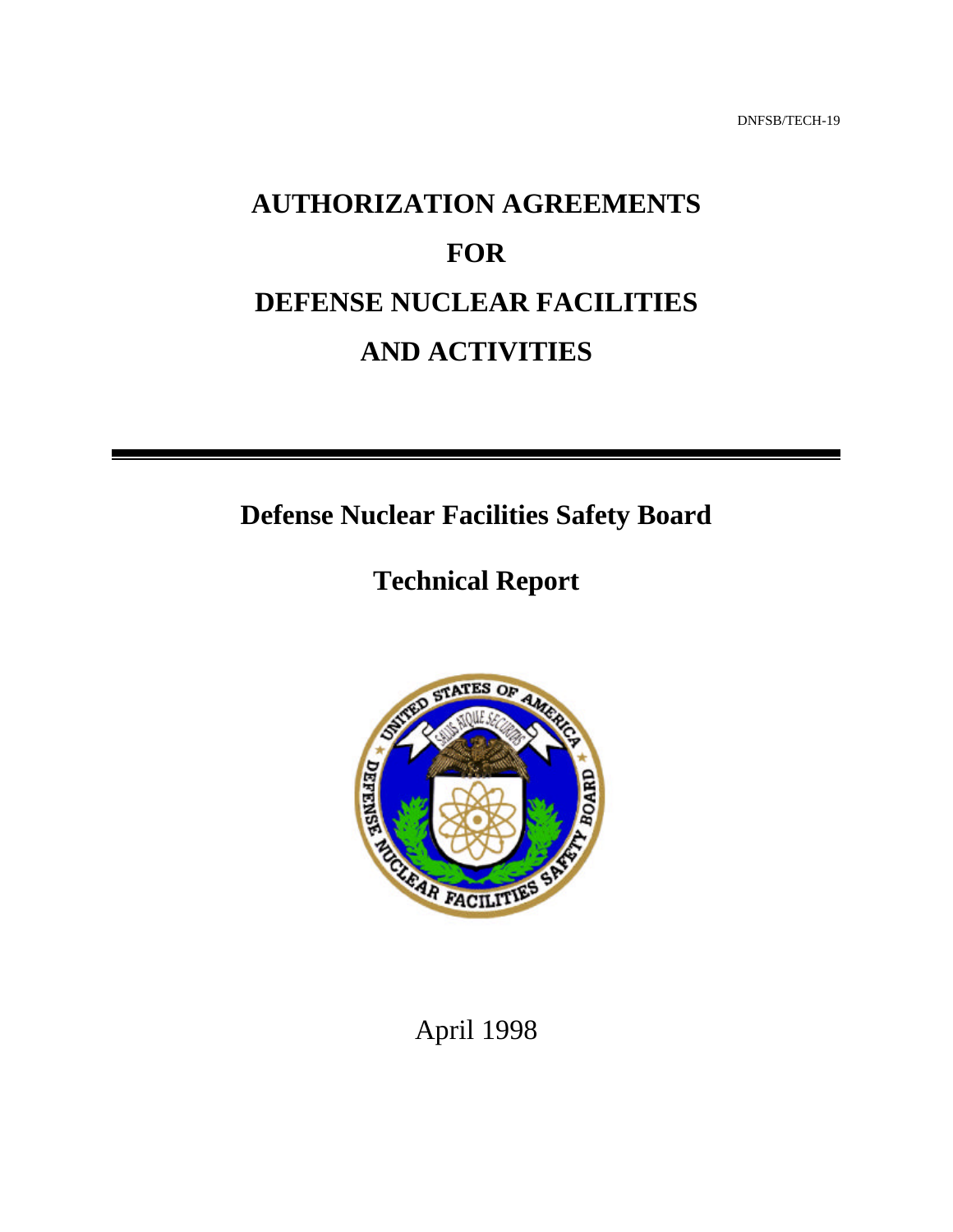# **AUTHORIZATION AGREEMENTS FOR DEFENSE NUCLEAR FACILITIES AND ACTIVITIES**

## **Defense Nuclear Facilities Safety Board**

## **Technical Report**

This technical report was prepared for the Defense Nuclear Facilities Safety Board by the following staff member:

Farid Bamdad

with assistance from:

Steven Krahn Wallace Kornack John MacEvoy Jan Preston Joseph RoartyApril 1998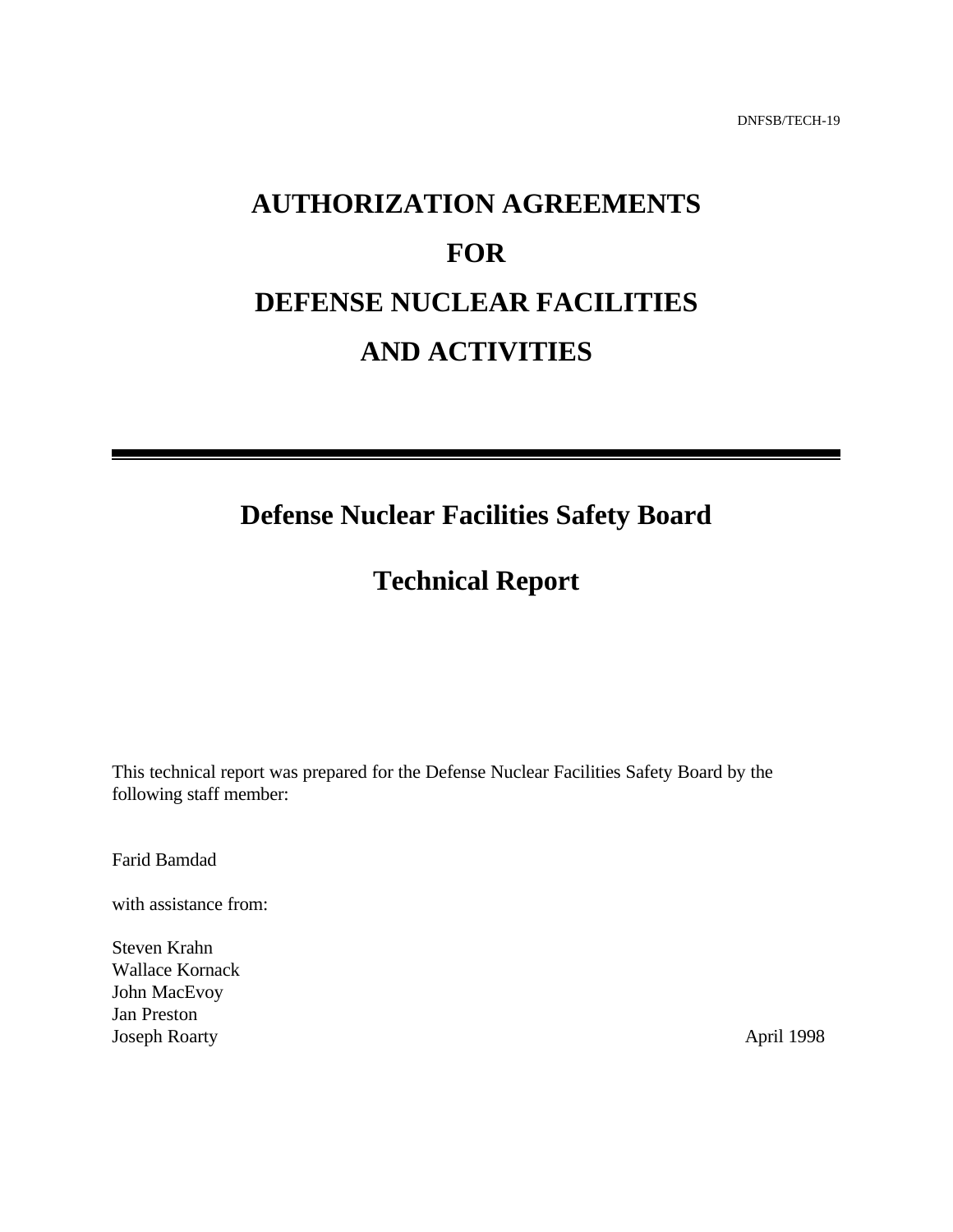#### **FOREWORD**

In the Defense Nuclear Facilities Safety Board's (Board) [Recommendation 95-2 o](http://www.dnfsb.gov/recommend/95-2.html)n Integrated Safety Management, the Board sought to have the Department of Energy (DOE) define and institutionalize a process for arriving at facility and activity-specific control measures for hazardous work, tailored to the dangers involved. For highly hazardous operations the documentation of those safety-related terms and conditions that DOE and contractors mutually agree are needed for specified work to be performed safely should be formalized in an Authorization Agreement.

This report provides a suggested approach for preparing an Authorization Agreement. Although this report was prepared primarily for Board use, the approach to preparing an Authorization Agreement and the key elements and attributes that typify an acceptable Authorization Agreement may assist DOE in executing Authorization Agreements with their operating contractors.

> John T. Conway Chairman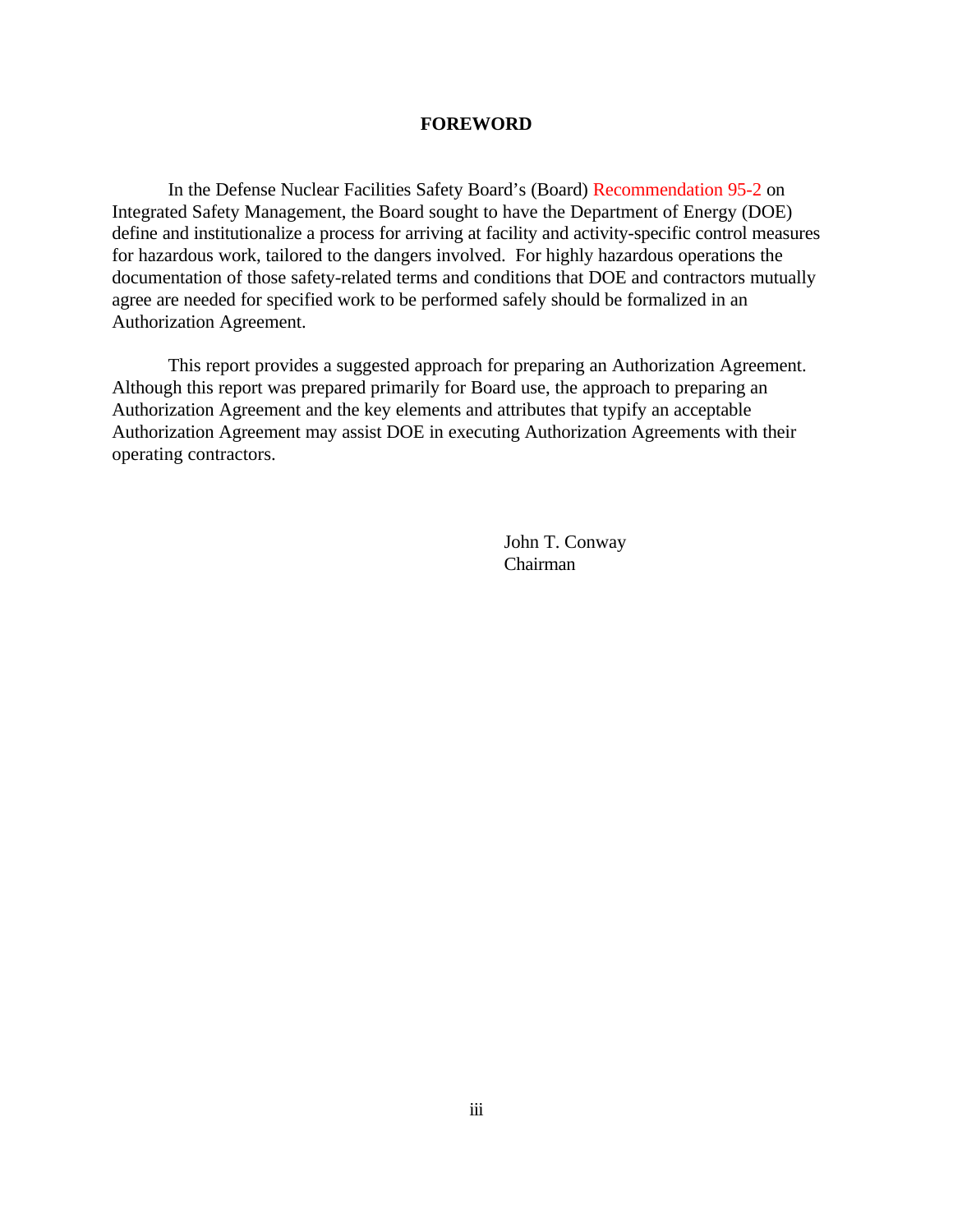#### **INTRODUCTION**

The Department of Energy executes work authorization agreements with contractors at its high-hazard facilities. By executing an authorization agreement, the contractor commits to perform the specified work in accordance with safety terms and conditions mutually agreed upon to ensure that the public, workers, and the environment are adequately protected.

This report provides a suggested approach for preparing an authorization agreement. This suggested approach addresses the concept or purpose of an authorization agreement, the activities that must be completed prior to preparation of an authorization agreement, and the key elements and attributes that should be included in an authorization agreement. This report also relates the Authorization Agreement with existing processes and programs, such as the Unreviewed Safety Question process, configuration management, and integrated safety management.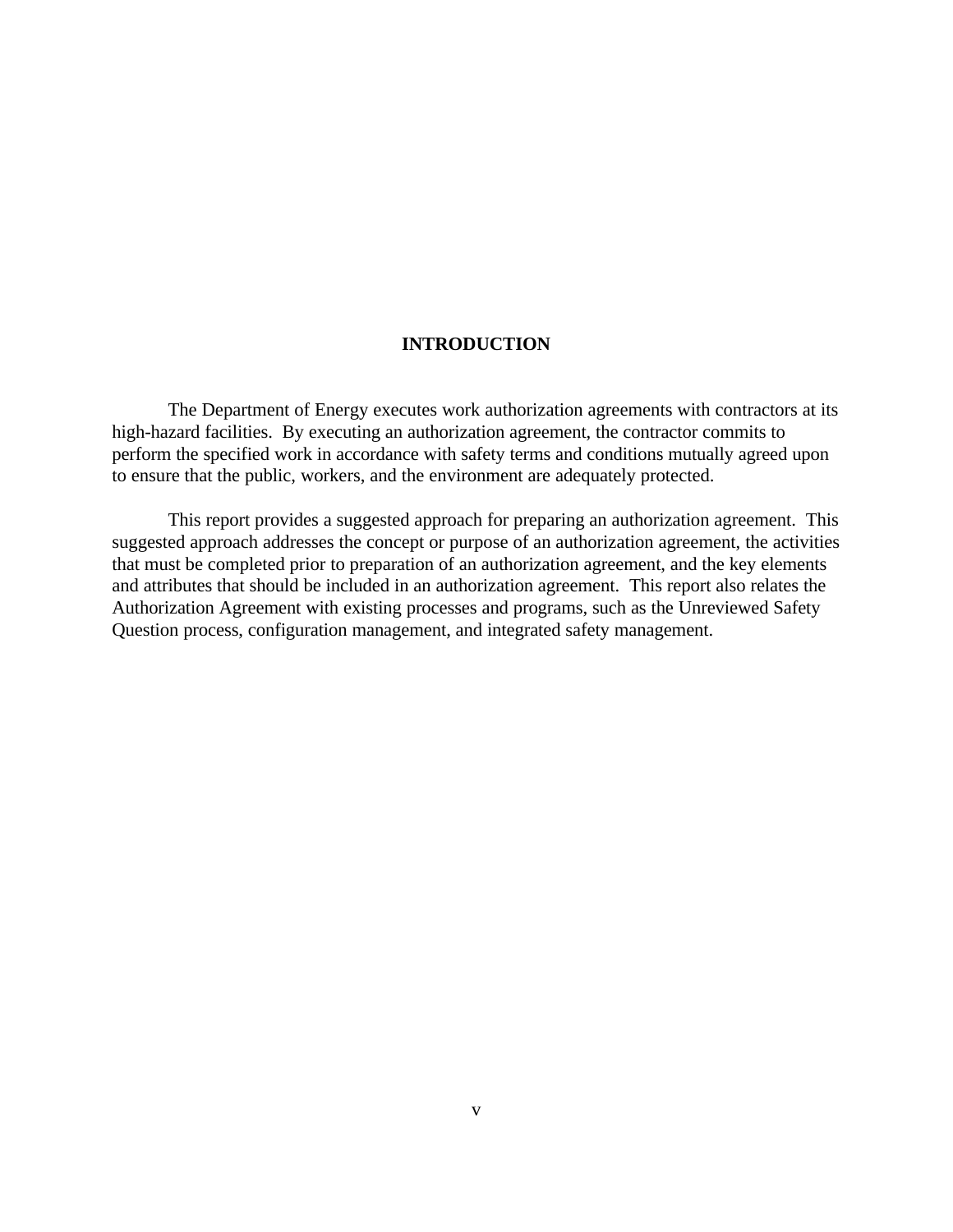### **TABLE OF CONTENTS**

| <b>Section</b>          |     |                                                          |  |  |
|-------------------------|-----|----------------------------------------------------------|--|--|
| $\mathbf{1}$            |     |                                                          |  |  |
|                         | 1.1 |                                                          |  |  |
|                         | 1.2 |                                                          |  |  |
|                         | 1.3 |                                                          |  |  |
|                         |     |                                                          |  |  |
| $\overline{2}$          |     |                                                          |  |  |
|                         | 2.1 |                                                          |  |  |
|                         | 2.2 |                                                          |  |  |
| $\overline{\mathbf{3}}$ |     |                                                          |  |  |
|                         | 3.1 |                                                          |  |  |
|                         | 3.2 |                                                          |  |  |
|                         | 3.3 |                                                          |  |  |
|                         | 3.4 |                                                          |  |  |
|                         | 3.5 |                                                          |  |  |
|                         | 3.6 |                                                          |  |  |
|                         | 3.7 |                                                          |  |  |
|                         | 3.8 |                                                          |  |  |
| $\overline{\mathbf{4}}$ |     |                                                          |  |  |
|                         | 4.1 |                                                          |  |  |
|                         | 4.2 |                                                          |  |  |
|                         | 4.3 |                                                          |  |  |
|                         | 4.4 |                                                          |  |  |
|                         |     |                                                          |  |  |
|                         |     | <b>APPENDIX A COMPARISON OF AUTHORIZATION AGREEMENTS</b> |  |  |
|                         |     |                                                          |  |  |
|                         |     |                                                          |  |  |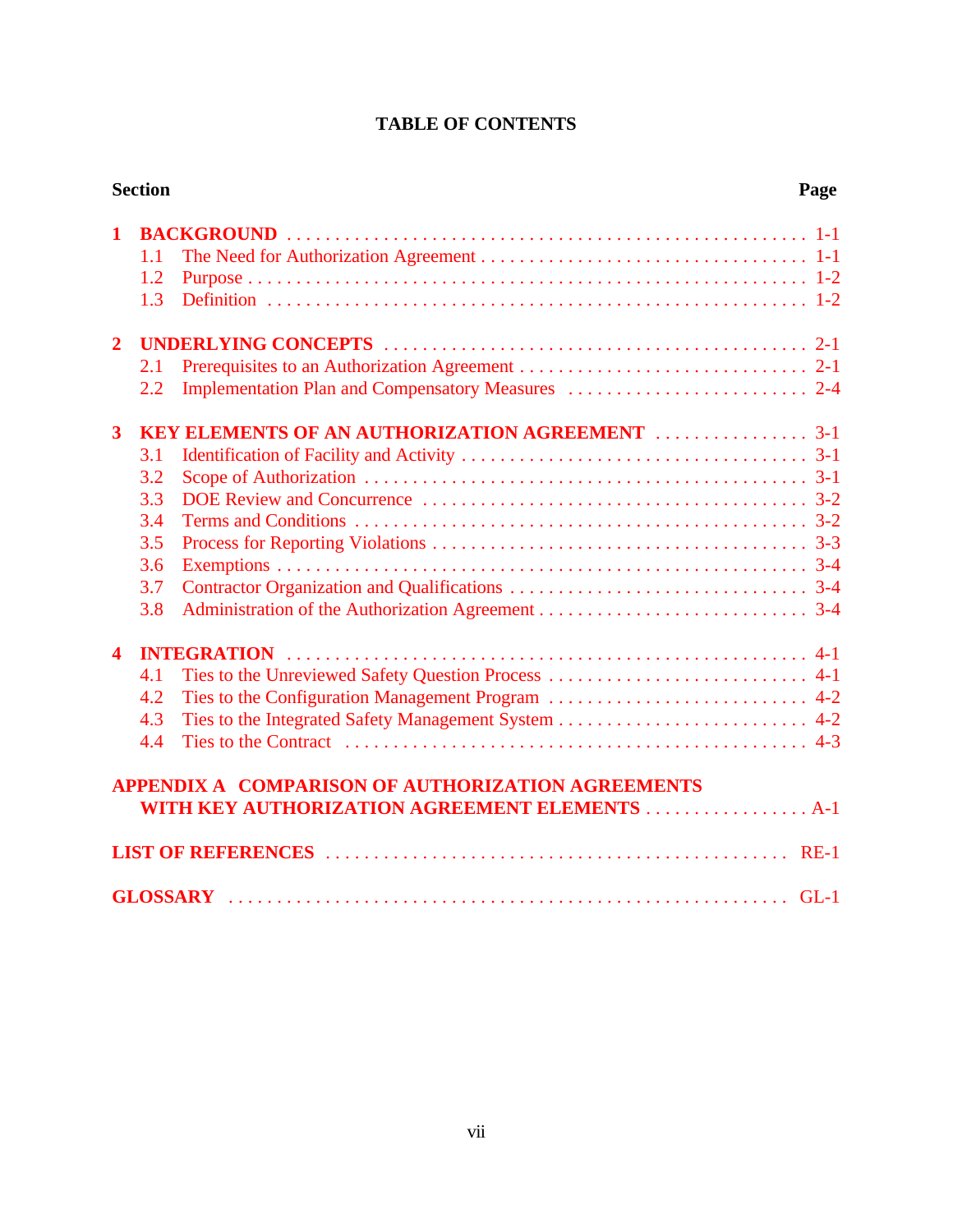#### **1. BACKGROUND**

#### <span id="page-5-0"></span>**1.1 THE NEED FOR AUTHORIZATION AGREEMENT**

The Defense Nuclear Facilities Safety Board (Board) introduced the authorization agreement concept for Department of Energy (DOE) nuclear facilities in [DNFSB/TECH-5,](http://www.dnfsb.gov/techrpts/tech-5.html) *Fundamentals for Understanding Standards-Based Safety Management of Department of Energy Defense Nuclear Facilities* (DiNunno, May 31, 1995). [DNFSB/TECH-5 s](http://www.dnfsb.gov/techrpts/tech-5.html)uggests that DOE ought to extract, in a manner similar to a Nuclear Regulatory Commission (NRC) license, terms and conditions from authorization basis information submitted by a contractor. These terms and conditions ought to contain the contractor's commitments to programs and activities that will be conducted to ensure safe performance of contract requirements.

Defense nuclear facilities have been operating for several decades. The level of rigor and commitment with regard to protection of the public, workers, the environment, and the missions of the facilities have varied over time, depending on the in-house practices of the different contractors. This has resulted in uncertainties in the level of protection of different facilities. These uncertainties can be reduced significantly by implementing a formal process that requires execution of an authorization agreement before a major activity or operation can be started. The process described in this report for executing an authorization agreement for existing and ongoing activities can result in an enhanced level of protection (safety) for the resources of interest, that is, workers, public, and environment with reduced uncertainty.

Activities at DOE-owned, contractor-operated facilities are conducted in accordance with contract provisions and applicable regulations and statutes which may or may not be incorporated in the contract. These provisions include requirements for the contractor and subcontractors to perform a specific scope of work and to develop programs that, when properly implemented, will ensure adequate protection of the public, workers, and the environment. As the owner of these facilities, DOE needs to be assured that the public, workers, and the environment are adequately protected when the defined operations or activities are performed. An authorization agreement is the vehicle for documenting that:

- DOE is assured, through evaluation of the contractor and the authorization basis, that work can be conducted safely.
- DOE therefore authorizes the conduct of specific work activities subject to express terms and conditions.
- The contractor commits to conduct the specified work activities in accordance with those terms and conditions, which include applicable requirements.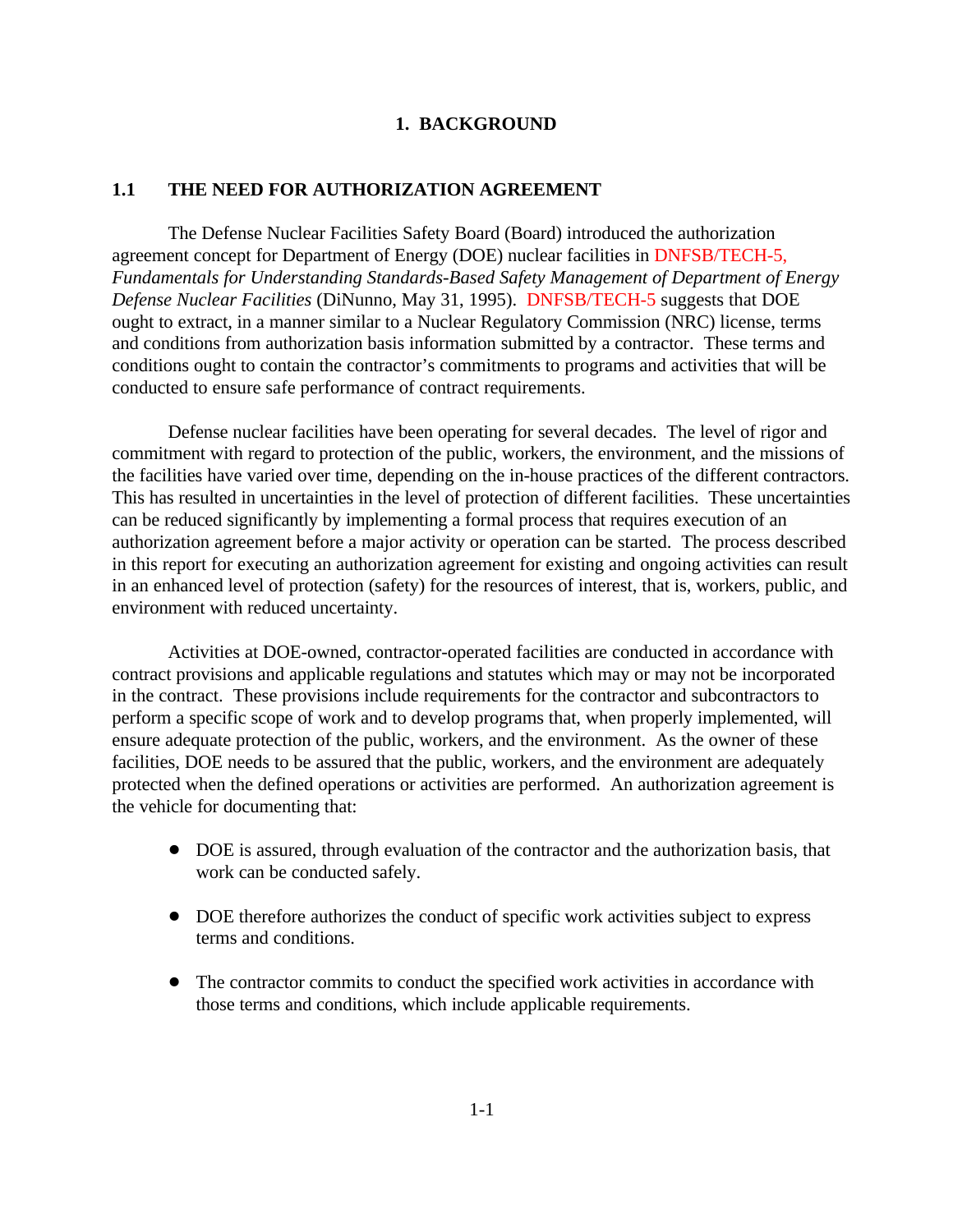<span id="page-6-0"></span>The terms and conditions are discussed in more detail below, but in general, they represent commitments to implement specific programs and processes that are required to be developed under the contract and that DOE reviewed as part of the authorization basis. Although new requirements could be created by the authorization agreement, it is anticipated that requirements will be incorporated in contract provisions (e.g., a requirement to develop a fire protection program), and the authorization agreement will document a commitment to implement the resulting program (e.g., the contractor commits to implement the fire protection program developed under the contract and reviewed by DOE as part of the authorization basis).

#### **1.2 PURPOSE**

<span id="page-6-1"></span>This report describes the concept of an authorization agreement and the activities that need to be completed prior to preparation of an authorization agreement, and suggests the elements and attributes essential for the it's successful execution. Specifically, Section 2 describes what needs to be done before an authorization agreement is prepared for execution, and Section 3 provides a detailed discussion of the key elements of an authorization agreement for defense nuclear facilities. Integration of an authorization agreement with certain other administrative controls, such as the Unreviewed Safety Question process and the Integrated Safety Management System (ISMS), is discussed in Section 4. Appendix A compares several existing authorization agreements with the key elements presented in Section 3.

The discussion in this report is considered applicable to any authorization agreement protocol for activities or facilities where the hazards are significant enough to require signing of an agreement between DOE and contractor officials for implementation of the contractor's commitments.

#### **1.3 DEFINITION**

Consistent with the definitions in DOE's *Functions, Requirements and Authorities Manual*, the authorization agreement is defined as a documented agreement between DOE and the contractor for hazard category 1 and 2 facilities, incorporating the results of DOE's review of the contractor's proposed authorization basis for a defined scope of work. The authorization agreement contains key terms and conditions under which the contractor is authorized to perform the work. Any changes to these terms and conditions require DOE approval.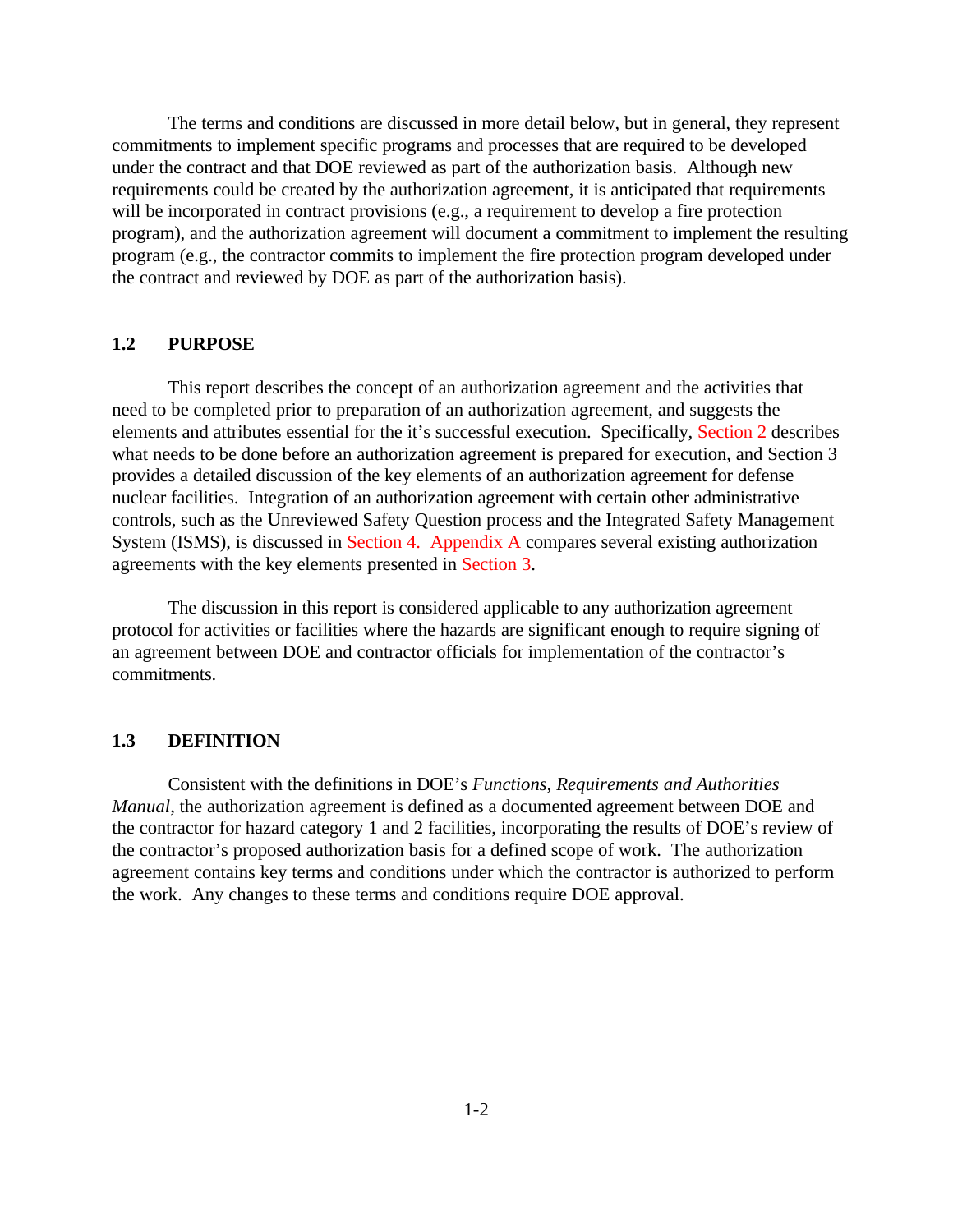#### **2. UNDERLYING CONCEPTS**

<span id="page-7-0"></span>This section describes several underlying concepts related to the development of an authorization agreement. These include prerequisites to the authorization agreement, and the implementation plan and compensatory measures.

#### **2.1 PREREQUISITES TO AN AUTHORIZATION AGREEMENT**

A core function of integrated safety management is performance of safety and hazard analyses for the proposed scope of work. These safety and hazard analyses lead to the identification or design of means (controls) for preventing hazardous situations from occurring, mitigating the consequences of any hazardous conditions, preserving and maintaining safety features so they will function when needed, and providing the resources and administrative infrastructure needed to perform the activities safely or recover from an abnormal situation.

<span id="page-7-1"></span>DNFSB/TECH-5 builds on this basic concept and introduces several elements that, if implemented properly, will provide assurance that the public, workers, and the environment are not subject to undue risk. The four basic elements are:

- Identification of requirements
- Authorization basis
- Authorization Agreement
- Readiness certification

This section focuses on the first two of these elements, which must be accomplished before an authorization agreement can be prepared. Readiness certification is discussed in DNFSB/TECH-5.

#### **2.1.1 Identification of Requirements**

The Board and DOE have issued several documents that describe in detail how the applicable requirements should be identified. These documents include [DNFSB/TECH-5](http://www.dnfsb.gov/techrpts/tech-5.html) (DiNunno, May 31, 1995); [DNFSB/TECH-16,](http://www.dnfsb.gov/techrpts/tech16.pdf) *Integrated Safety Management* (DiNunno, June 1997); *Standards/Requirements Identification Document Development and Approval Instruction* (U.S. Department of Energy, September 1994); *Closure Process for Necessary and Sufficient Set of Standards* (U.S. Department of Energy, January 25, 1996); and the DOE Acquisition Regulation clause (commonly termed the DEAR "Laws" clause), 48 CFR § 970.5204-78. The discussion here focuses on the need for identification of the requirements and not the process used to derive them.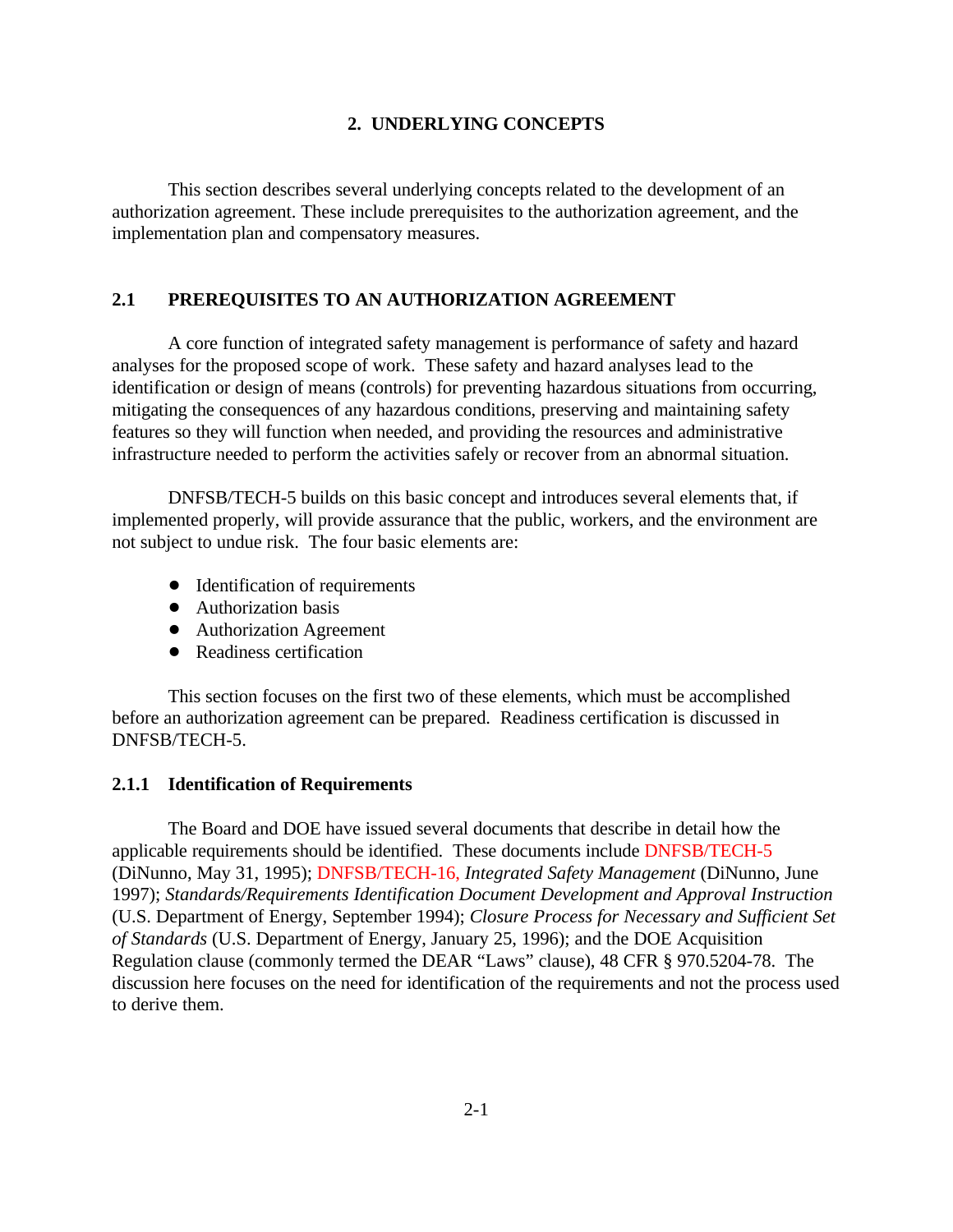The DOE DEAR Laws clause states that "in performing work, the contractor shall comply with the requirements of applicable Federal, State, and local laws and regulations (List A)" and "those Department of Energy directives, or parts thereof, identified in the List of Applicable Directives (List B) appended to the contract." These requirements therefore must be identified and, where appropriate, tailored to the facility or activity prior to preparation of an authorization agreement (some discussion on tailoring is given in the ISMS Guide, DOE G 450.4-1). This set of requirements (Lists A and B) is to be comprehensive enough to encompass all the elements required for performance of the desired activity, consistent with the overall requirement for adequate protection of workers, public health and safety, and the environment. For example, a contractor's mission may require processing some amount of plutonium. In this situation, one of the requirements would be to prepare a criticality safety program (DOE Order 5480.24, *Nuclear Criticality Safety*, August 12, 1992) for processing the plutonium. The contractor would also have to provide a criticality safety program manual to comply with this requirement. Preparation of the manual by itself would not be sufficient for compliance with the requirement. The contractor would also have to implement the program, as described in the manual, to comply with the requirements for criticality safety. The authorization agreement documents the contractor's commitment and provides DOE with assurance that the program, tailored to the activity, will be implemented.

Another example is the element that requires the contractor to perform safety and hazard analysis of the activity to ensure that the public, workers, and the environment are adequately protected (DOE Order 5480.23, *Nuclear Safety Analysis Reports*, April 30, 1992). The contractor would prepare a safety or hazard analysis report identifying several potential scenarios with high consequences to the public and/or workers. Preventive and mitigative systems would be identified that will function in a certain manner to eliminate or reduce any harm to the public and workers to acceptably low values. The contractor would have to ensure, with certain reliability, that these systems will function when needed to support the contractor's analysis of protection of the public and workers. The reliability of the systems would be defined by parameters such as design requirements, quality assurance, environmental qualification, maintenance, and surveillance programs. These and other requirements, therefore, would have to be identified (for example, in the DEAR Laws clause List B) prior to preparation of an authorization agreement. In other words, identification of safety controls to protect the public and workers is necessary for the activity to be performed safely, but is not sufficient without explicit description of the requirements the system must meet.

#### **2.1.2 Authorization Basis**

[DNFSB/TECH-5 d](http://www.dnfsb.gov/techrpts/tech-5.html)efines the authorization basis as those aspects of the facility design basis and operational requirements relied upon by DOE to authorize operation. The authorization basis is considered to be the collection of information a contractor must provide in response to all environment, safety, and health (ES&H) requirements applicable to a facility or activity.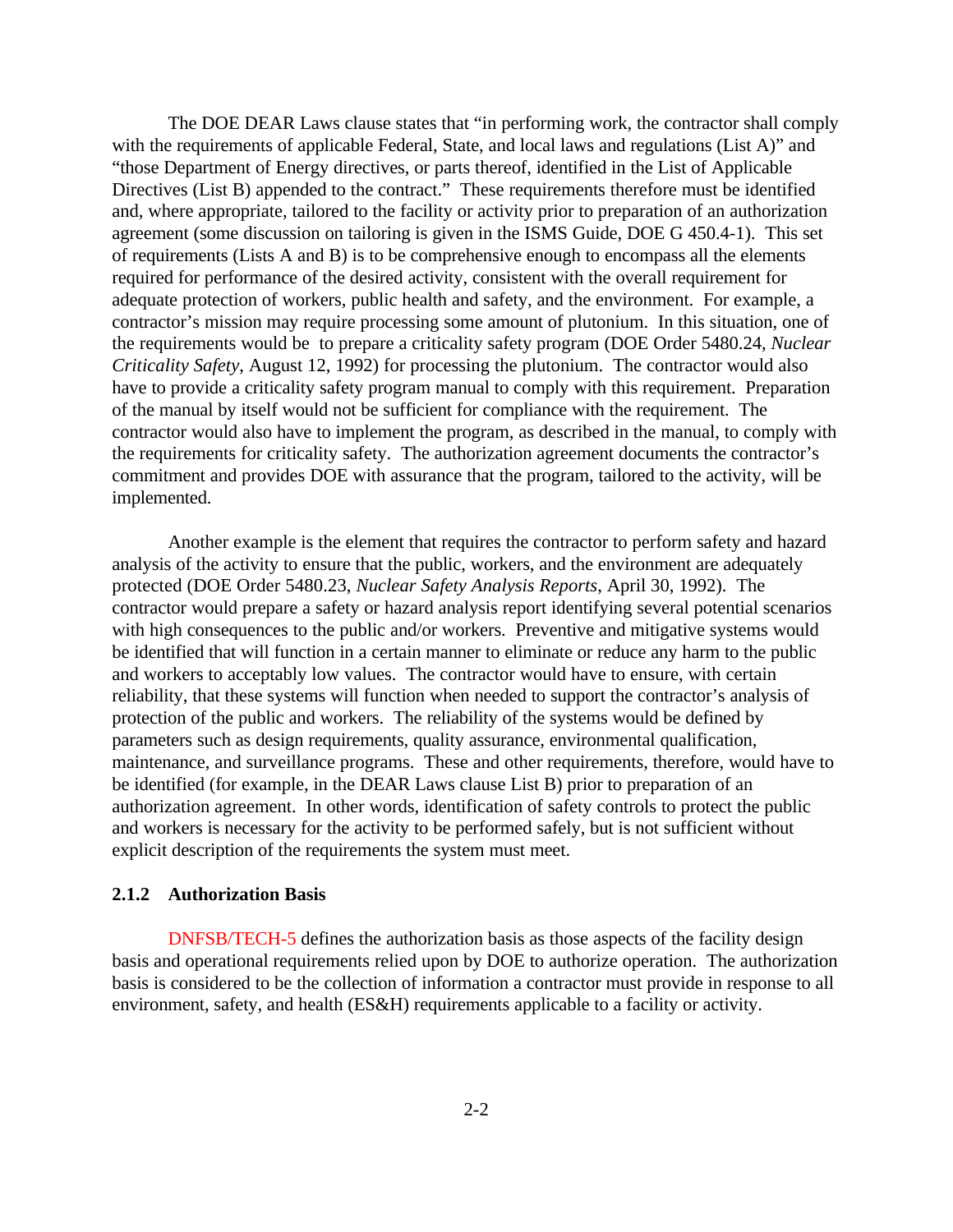Most defense nuclear facilities have prepared a Safety Analysis Report (SAR), Basis for Interim Operations (BIO), or other equivalent documents analyzing the hazards associated with a particular activity or facility. These documents identify any potential harm that the analyzed activity or facility may pose for the public, workers, the environment, and the mission of the facility or site. Workers, public, and the environment are defined as follows:

- The workers who are involved in the operation of a facility or activity, as well as any collocated workers who may be within the same facility and close to the activity or in the neighboring areas
- ! Members of the public who are off site or within the site boundaries with no DOE escort or supervision
- Natural resources and the environment on site or off site
- The mission of the facility and its charter for carrying out processes that may affect national security or other federal and state commitments

The heart of an authorization basis is the set of safety controls identified through a safety and/or hazard analysis. Safety controls consist of

- ! Active and passive engineered design features (safety systems, structures, and components and their support systems)
- ! Associated safety, design, or operational limits for the active and passive engineered design features
- ! The administrative controls and work practices identified for protection of the public, workers, and the environment

Guidance for the preparation of key safety documents is contained in DOE directives, e.g., for Technical Safety Requirements, Order 5480.22 (U.S. Department of Energy, February 25, 1992) and DOE-STD-3011-94 (U.S. Department of Energy, November 1994), or for the SAR, Order 5480.23 (U.S. Department of Energy, April 30, 1992) and DOE-STD-3009-94 (U.S. Department of Energy, July 1994). Other DOE directives contain guidance for preparing a Safety Evaluation Report, an Environmental Assessment (EA), and an Environmental Impact Statement (EIS). The breadth and depth of the information that needs to be provided in these documents, or any other authoritative document that systematically analyzes hazards and identifies associate controls, however, will depend on the hazards associated with the activity or with operation of the facility.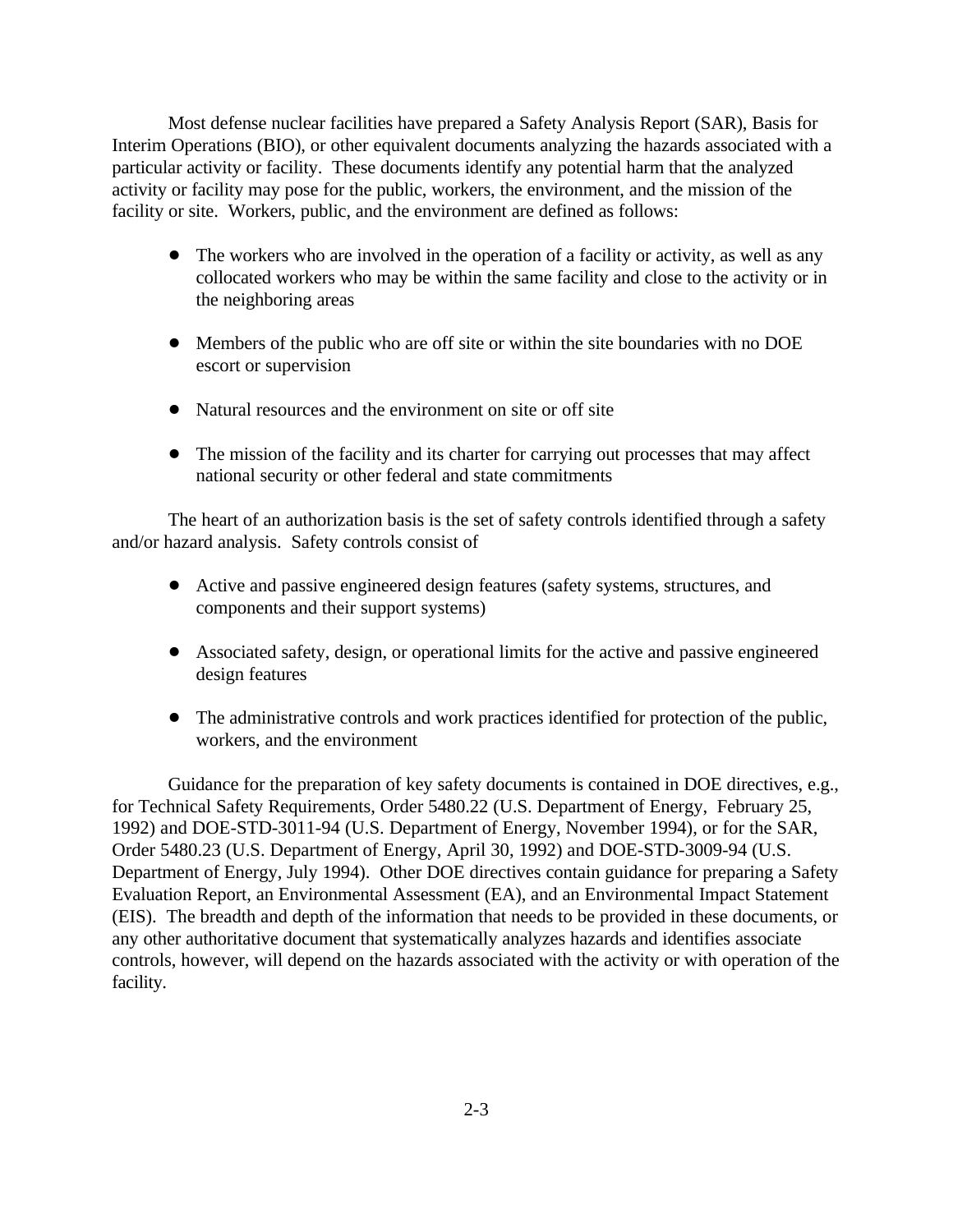#### **2.2 IMPLEMENTATION PLAN AND COMPENSATORY MEASURES**

Compliance with the set of controls identified in the authorization basis is addressed differently depending on whether the facility is new (preparing for operation) or existing (currently operating). For a new facility or activity, the contractor will have indicated its readiness to comply with all the requirements or have put in place all necessary controls by the time the authorization agreement is signed. In the case of existing facilities, however, the authorization agreement is often prepared prior to full implementation of the controls. For DOE to authorize activities in this situation, the contractor must prepare an implementation plan and schedule with milestones and dates of completion for compliance with the controls and requirements identified in the authorization basis. The implementation plan and its associated schedule are submitted to DOE along with the authorization basis for review and approval. The implementation plan then becomes part of the terms and conditions of the authorization agreement, and the contractor is thereby committed to full implementation according to the schedule provided.

To ensure adequate protection during implementation of the elements in the plan, compensatory measures may be needed. Recent efforts at defense nuclear facilities to prepare detailed and up-to-date safety and hazard analyses have led to significant improvement in defining the hazards associated with activities and operations and identifying the necessary controls. Some of these controls may be new, because of better hazard analyses or the application of new requirements, or some change in the mission or activities. The implementation plan and its associated schedule prepared by the contractor provide a time line for putting the new controls in place.

Development of the authorization basis for existing facilities and operations requires a period of adjustment during which a review is undertaken to assess whether it is safe to continue ongoing activities, or safety constraints and compensatory measures need to be imposed for continued operation until the authorization basis is established and the new safety controls are implemented. The contractor therefore needs to review the hazards and the new controls and, depending on the extent of any deficiency in the existing safety controls as compared with the new ones, identify compensatory measures that will fill the gap until the implementation plan has been completed. These compensatory measures need to be submitted to DOE along with the authorization basis and the implementation plan for review, and will become part of the authorization agreement.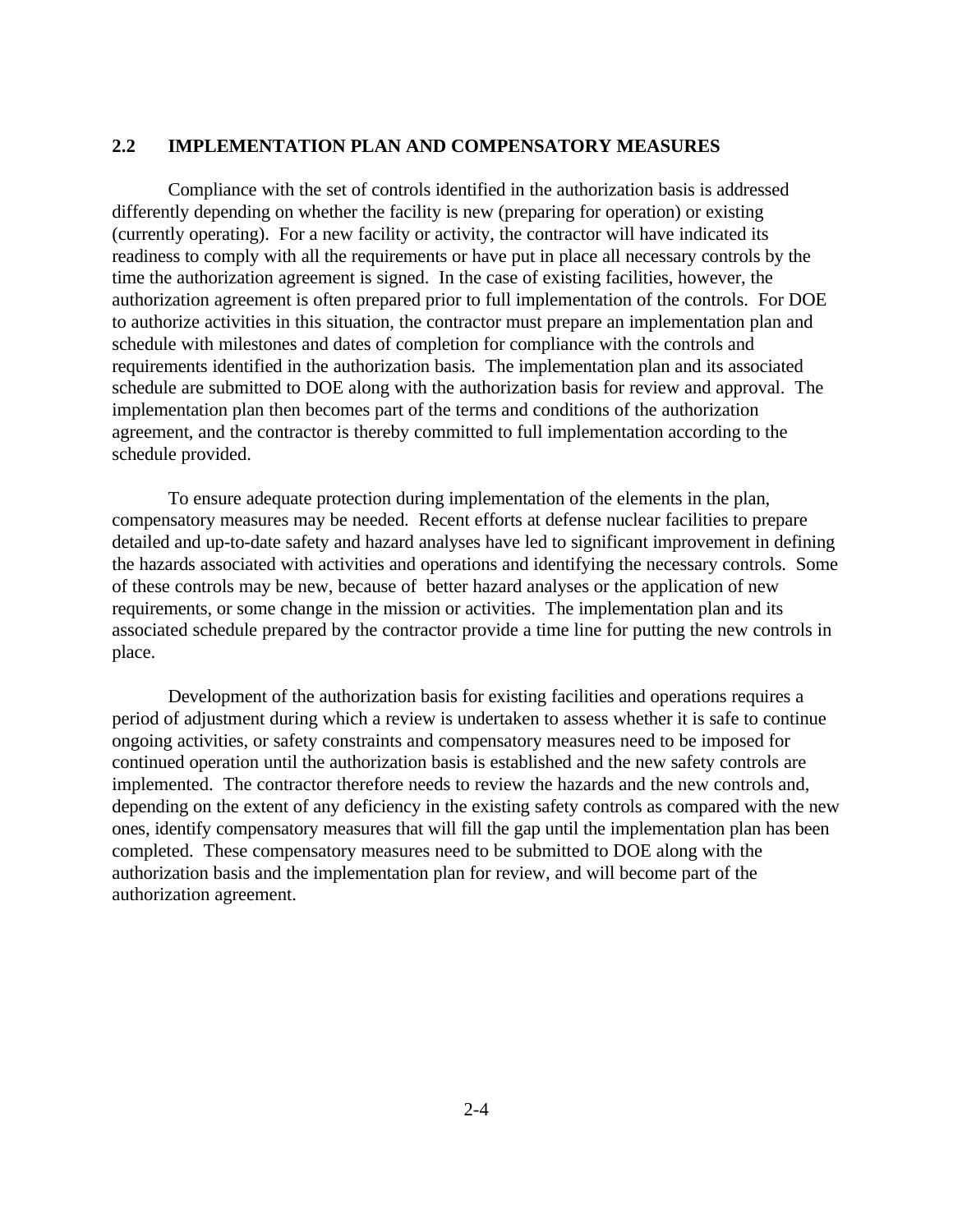#### **3. KEY ELEMENTS OF AN AUTHORIZATION AGREEMENT**

<span id="page-11-0"></span>An authorization agreement needs to contain the following elements: identification of facility and activity, scope of authorization, DOE review and concurrence, terms and conditions, process for reporting violations, exemptions, contractor organization and qualifications, and administration of the authorization agreement. These elements are described below. Note that, as stated earlier, although an authorization agreement needs to contain these elements, the level of detail is a function of the mission and the hazards of the activity or facility.

#### <span id="page-11-1"></span>**3.1 IDENTIFICATION OF FACILITY AND ACTIVITY**

<span id="page-11-2"></span>An authorization agreement may be prepared for a specific activity or operations within a facility. It normally ought not to be so general as to authorize all the operations at a site. This is because the authorization basis is prepared for either an activity or a set of activities in a facility at a site. The physical and programmatic boundaries of the activity need to be defined based on the technical, managerial, and operational safety considerations provided in the authorization basis. This element of the authorization agreement commits the contractor to perform the activity within the physical boundaries (system, equipment, and structures) defined in the authorization basis.

#### **3.2 SCOPE OF AUTHORIZATION**

This element of the authorization agreement defines what is authorized. Operations at defense nuclear facilities entail a variety of activities, ranging from transportation to storage, and from processing of nuclear materials to assembly of nuclear weapons. Thus, it is important to define the specific activity.

The scope of work for an activity and the associated hazards are usually defined in the authorization basis and may be referenced in the authorization agreement. The scope of the authorization agreement cannot go beyond what is analyzed in the authorization bases. The scope of the authorization agreement may be a subset of the work defined in the authorization basis, or consist of several activities defined in different authorization basis and combined into one authorization agreement. In other words, the work authorized in an authorization agreement must have been analyzed in the referenced authorization basis documents.

Interdependent activities authorized in one authorization agreement may not be modified or deleted without evaluating the effects on the remaining activities. These activities may also need subsequent modification with regard to scope or conditions of performance.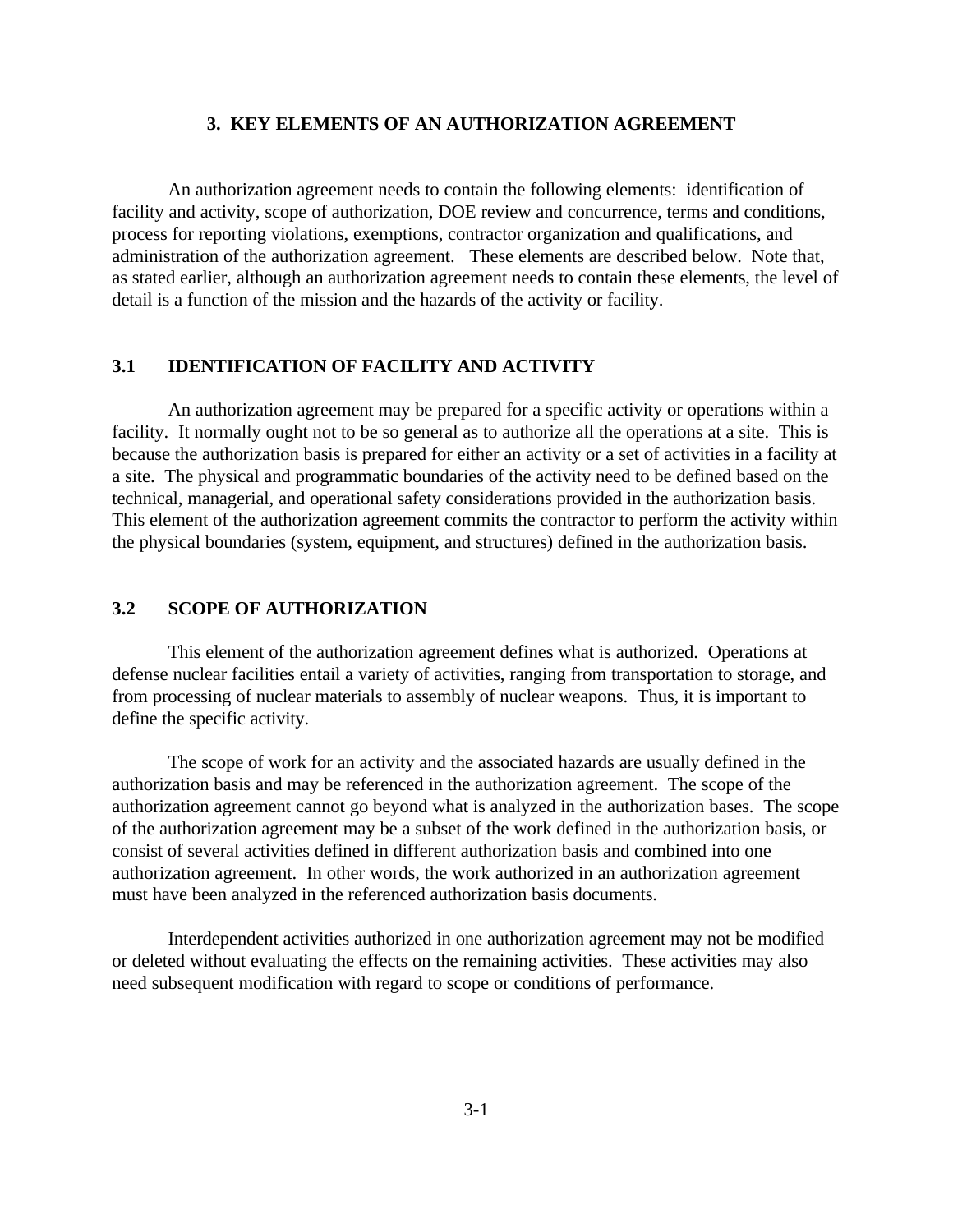#### <span id="page-12-0"></span>**3.3 DOE REVIEW AND CONCURRENCE**

 This element of the authorization agreement reflects the work that has been done prior to signing of the authorization agreement by DOE and the contractor. Several documents must have been prepared (such as List A and List B, the authorization basis, and an EIS/EA) to set forth an adequate set of requirements and demonstrate compliance with those requirements (e.g., through implementation of safety management programs and controls) to ensure protection of the public, workers, and the environment. DOE must review and concur, or identify deficiencies to be corrected, regarding the completeness of these documents prior to execution of an authorization agreement. DOE may accomplish this task by several methods: resolving of comments on Lists A and B, preparing of an Safety Evaluation Report on the authorization basis, or holding a public hearing and resolving comments for an EIS/EA. This element of the authorization agreement attests to the fact that such efforts have been completed and that implementation of the authorization agreement is sufficient to protect the public, workers, and the environment.

#### <span id="page-12-1"></span>**3.4 TERMS AND CONDITIONS**

This element of an authorization agreement identifies the specific items from the authorization basis that the contractor commits to perform and follow to assure DOE that the authorized work will be performed safely. Typically, these items include the programs and processes required by the contract, such as criticality safety, fire protection, configuration management, the unreviewed safety question process, environmental protection, adherence to technical safety requirements, and others. It is through these commitments that DOE will be assured of safe operation of the facility within the bounds of the authorized activities.

The controls are usually identified in the technical safety requirements or a technical safety requirement-like document. DOE Order 5480.22 and its attachment provide a detailed description of expectations for the format and contents of a Technical Safety Requirement document for nuclear facilities. Technical safety requirements, however, may also be tailored to the hazards of the activity or facility. The contractor may prepare a technical safety requirementlike document to satisfy this requirement. This element of the authorization agreement seeks to ensure implementation of controls to the extent described in the authorization basis documents.

DOE review of the authorization basis (described in Section 3.3 above) may result in additional controls or obligations for the contractor that are reflected in documents such as Safety Evaluation Reports or comment resolution transmittals. These additional conditions ought to be considered for incorporation in the contract as requirements, and then identified in this section of the authorization agreement as a contractor's commitment to successful completion.

The implementation plan prepared by the contractor for the controls and full compliance with the requirements of the authorization basis documents are also to be identified in this section of the authorization agreement (see Section 2.2). Their inclusion in the authorization agreement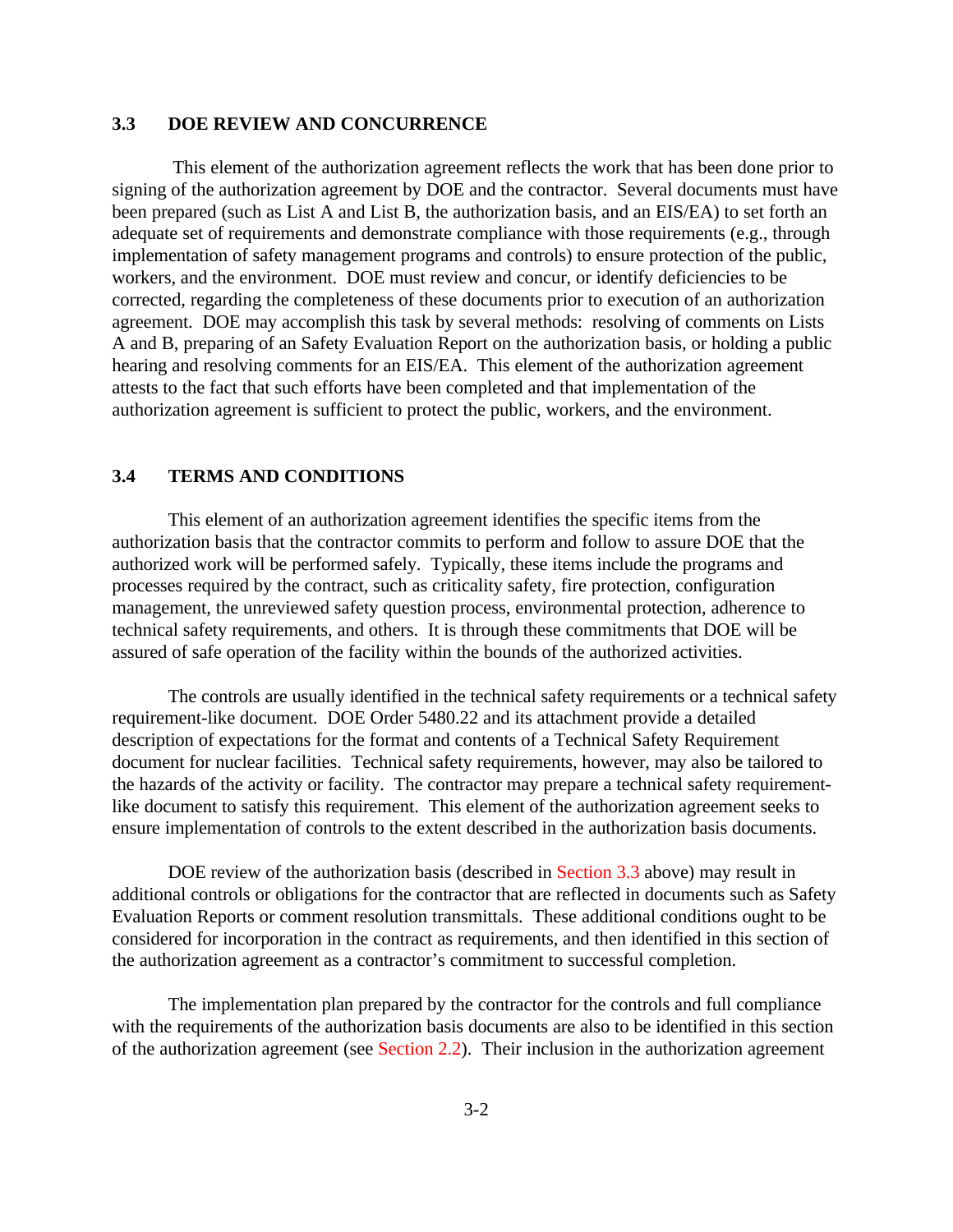will give DOE assurance that the schedule provided with the implementation plan will be met, and that the obligations will be satisfied by a certain date.

For existing facilities and ongoing activities, DOE may choose to enforce implementation of certain compensatory measures until the terms identified in the implementation plan have been met. This approach immediately enhances the operational safety of existing facilities to a level above current practices with a relatively small investment. The compensatory measures need to be identified and become mandatory upon signing of the authorization agreement.

As the authorizing authority, DOE may choose to impose additional programs or agree to stipulations already negotiated in a contract change through the authorization agreement. These additional programs or stipulations may or may not be related to the safe performance of the desired activity, but DOE regards their implementation by the contractor as necessary. For example, the contractor may be required to implement an environmental monitoring program. This effort may not have any direct safety impact on the operation of the facility or activity and thus not be identified in the authorization basis documents, but will become mandatory upon signing of the authorization agreement.

<span id="page-13-0"></span>Protection of property or the mission of the facility may be of special interest to DOE for specific areas. DOE may provide additional stipulations in this element to meet those needs.

DOE may wish to hold the contractor to more stringent programs or commit the contractor to certain modifications that are not identified as necessary in the authorization basis documents. Such programs or stipulations may be identified in this element of the authorization agreement after contract negotiations to adopt the new requirement are complete. For example, the safety or hazard analysis may have taken credit for the existing fire sprinkler system and identified a residual risk due to a potential fire in the facility. DOE might choose to reduce the residual risk by upgrading the fire protection system even if such a modification is not required in the authorization basis documents. The upgrade then becomes part of the safety controls committed to in the authorization agreement.

#### **3.5 PROCESS FOR REPORTING VIOLATIONS**

The authorization agreement needs to describe the process, or include commitment to a process, the contractor should follow if the commitments identified in the authorization agreement cannot be or are not met. Although the contract may contain provisions regarding violation of its terms and communication of such violations to DOE officials, the authorization agreement needs to provide specific guidance regarding the performance of its elements. It may refer to the terms of the contract or the reporting requirements identified in the administrative controls section of the technical safety requirements, such as the Unreviewed Safety Question process, or provide more detailed and specific direction for particular commitments or elements of the authorization agreement.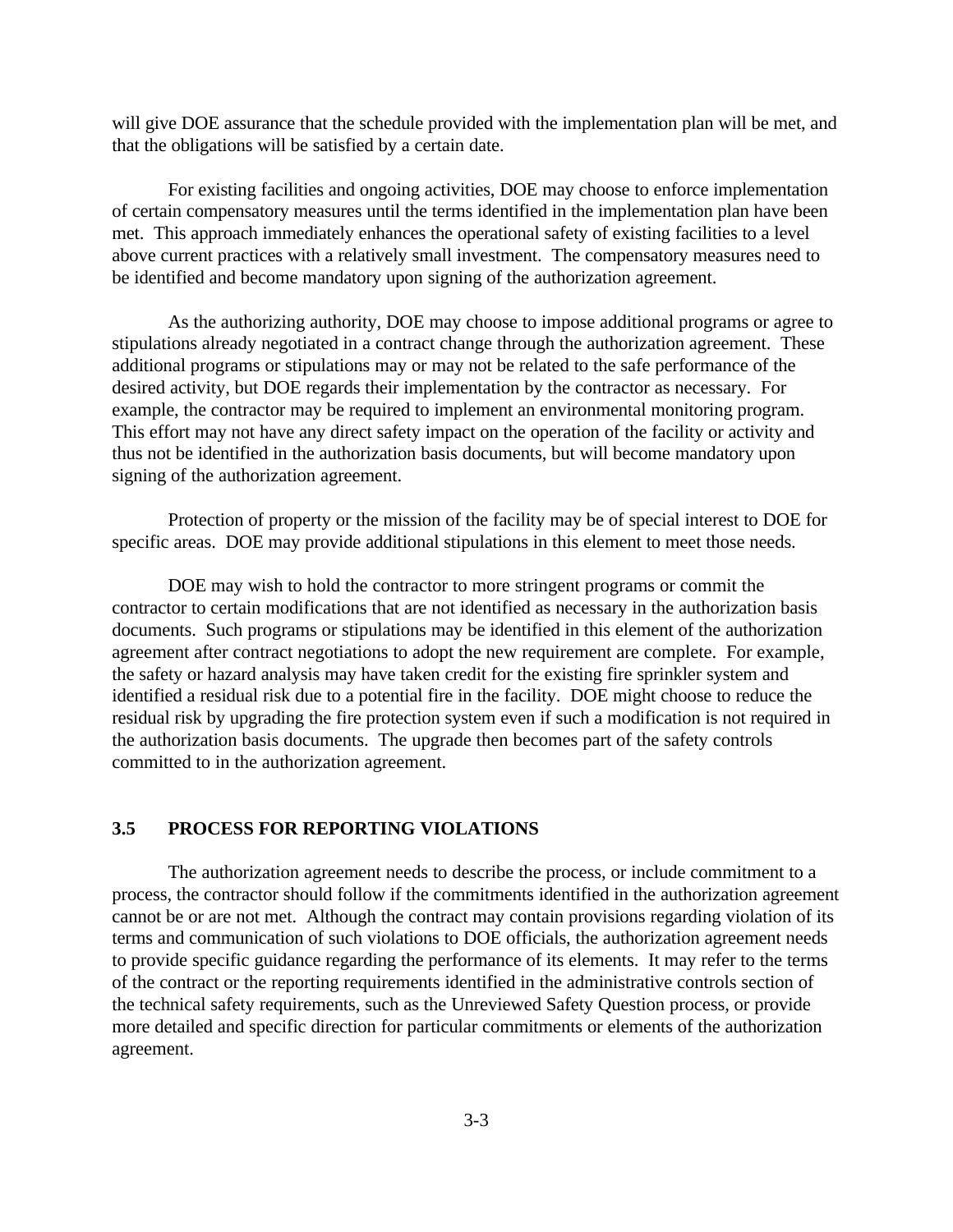#### <span id="page-14-0"></span>**3.6 EXEMPTIONS**

Exemptions granted to a contractor (e.g., a regulation or an order requirement in a contract) need to be identified in the authorization agreement. DOE has provided several processes for the contractor to request exemptions and for DOE to grant them. The exemptions that have been granted via these processes and are related to the specific activity or facility ought to be listed in the authorization agreement.

#### <span id="page-14-1"></span>**3.7 CONTRACTOR ORGANIZATION AND QUALIFICATIONS**

By signing an authorization agreement with the contractor, DOE demonstrates confidence that the commitments identified in the authorization agreement can be met. This confidence needs to be included as one of the elements in the authorization agreement. This element may be stated generically with regard to the contractor's general technical and managerial capabilities; more specifically through the specification of a certain organization chart; or if essential to the assurance of safety, even through the designation of certain individuals for key positions to provide more assurance regarding implementation of the commitments.

#### <span id="page-14-2"></span>**3.8 ADMINISTRATION OF THE AUTHORIZATION AGREEMENT**

The authorization agreement needs to be incorporated in the contract as a binding provision. It must therefore have an effective date and an expiration date that define the time period for which activities are authorized. The effective date may be immediate or some time in the future. The expiration date may be the completion date of the activity, termination of the contract, or an earlier date to provide some flexibility for midcourse corrections and reevaluations; it ought not to be open ended.

Provisions may also be made in this section for periodic review and update or modification of the authorization agreement. Doing so allows for minor changes in the mission of the facility, conceptual changes in the activities, schedule modifications, or any other changes that could be authorized through an amendment to the authorization agreement.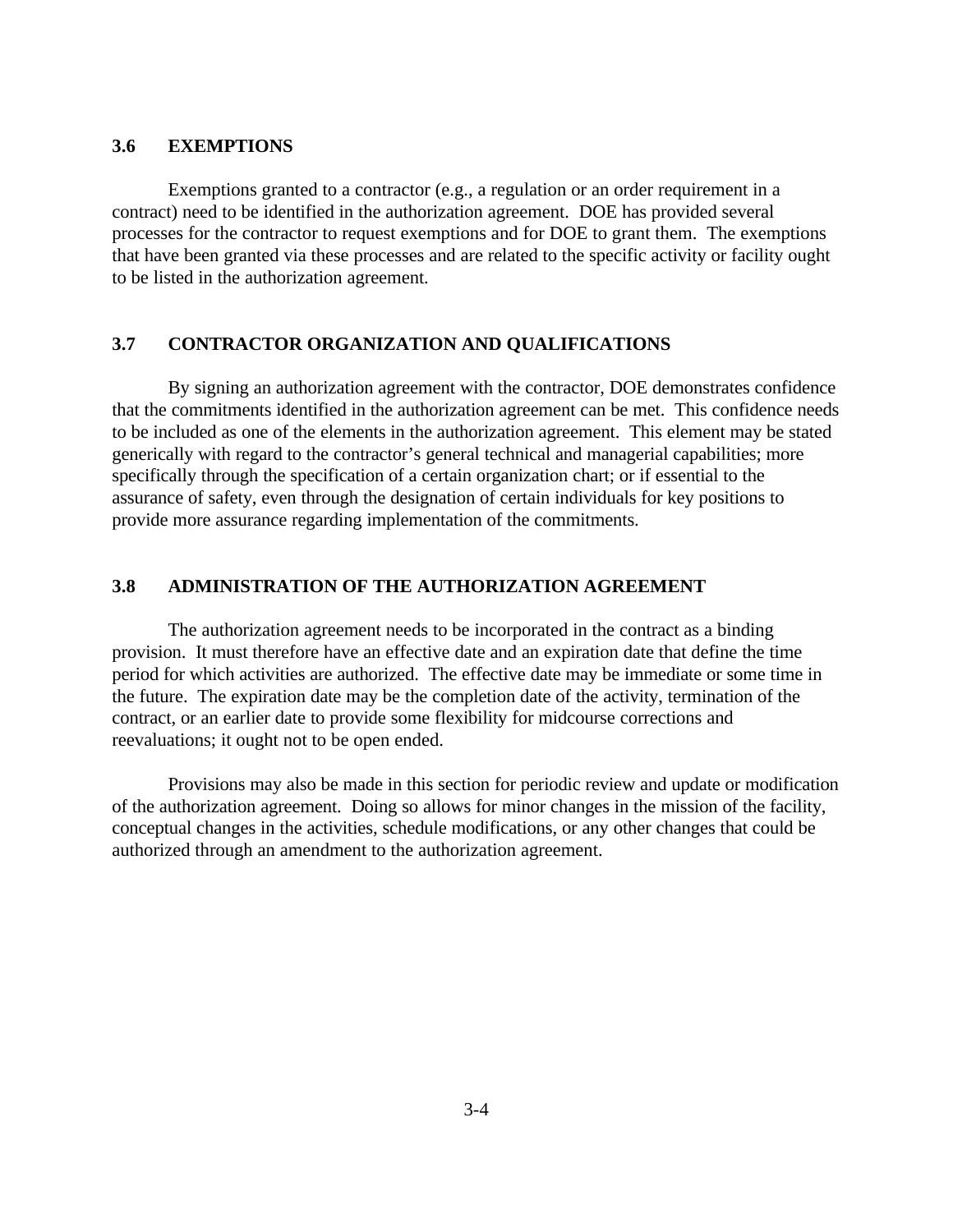#### **4. INTEGRATION**

#### <span id="page-15-1"></span><span id="page-15-0"></span>**4.1 TIES TO THE UNREVIEWED SAFETY QUESTION PROCESS**

DOE established the Unreviewed Safety Question process to allow contractors to make physical and procedural changes and to conduct tests and experiments without prior DOE approval, as long as these changes do not explicitly or implicitly affect the authorization basis of the facility or activity or result in a Technical Safety Requirement change. DOE Order 5480.21, *Unreviewed Safety Questions*, December 24, 1991*,* describes a process implemented at defense nuclear facilities to give the contractor the flexibility needed to conduct day-to-day operations, with DOE involvement being required only when there is a potential impact on the authorization basis of the facility or activity. The Order requires that the Unreviewed Safety Question review process be integrated into all the technical aspects of the contractor organization responsible for design, engineering, maintenance, inspection, operations, and assessment of the nuclear facilities or activities.

<span id="page-15-2"></span>To a large extent, if the Unreviewed Safety Question process is implemented properly, any potential violations of the authorization basis will be identified through its screening process, and the contractor management can determine at what point and how DOE officials need to be informed. The Unreviewed Safety Question process is, therefore, an in-house administrative control that may identify potential violation of the authorization agreement. In other words, if the Unreviewed Safety Question is determined to be positive, by either being outside the boundaries of the safety analysis or violating a Technical Safety Requirement, chances are the authorization agreement is potentially jeopardized, and the approval authorities need to be informed.

There may, however, be other terms and conditions in the authorization agreement that are beyond the scope of Unreviewed Safety Question process, and their violations may not be discovered through administration of this program. The contractor needs to implement a program that will identify such violations and report to DOE according to the process identified in the authorization agreement (see Section 3.5).

#### **4.2 TIES TO THE CONFIGURATION MANAGEMENT PROGRAM**

The fundamental objective of configuration management is to establish and maintain consistency among the facility design, physical configuration, and documentation of safety controls. Implementation of a configuration management program ensures that changes or modifications to the approved design bases, functional requirements, and as-built configuration of safety controls are managed to prevent inadvertent degradation or changes that may place them outside their committed boundaries.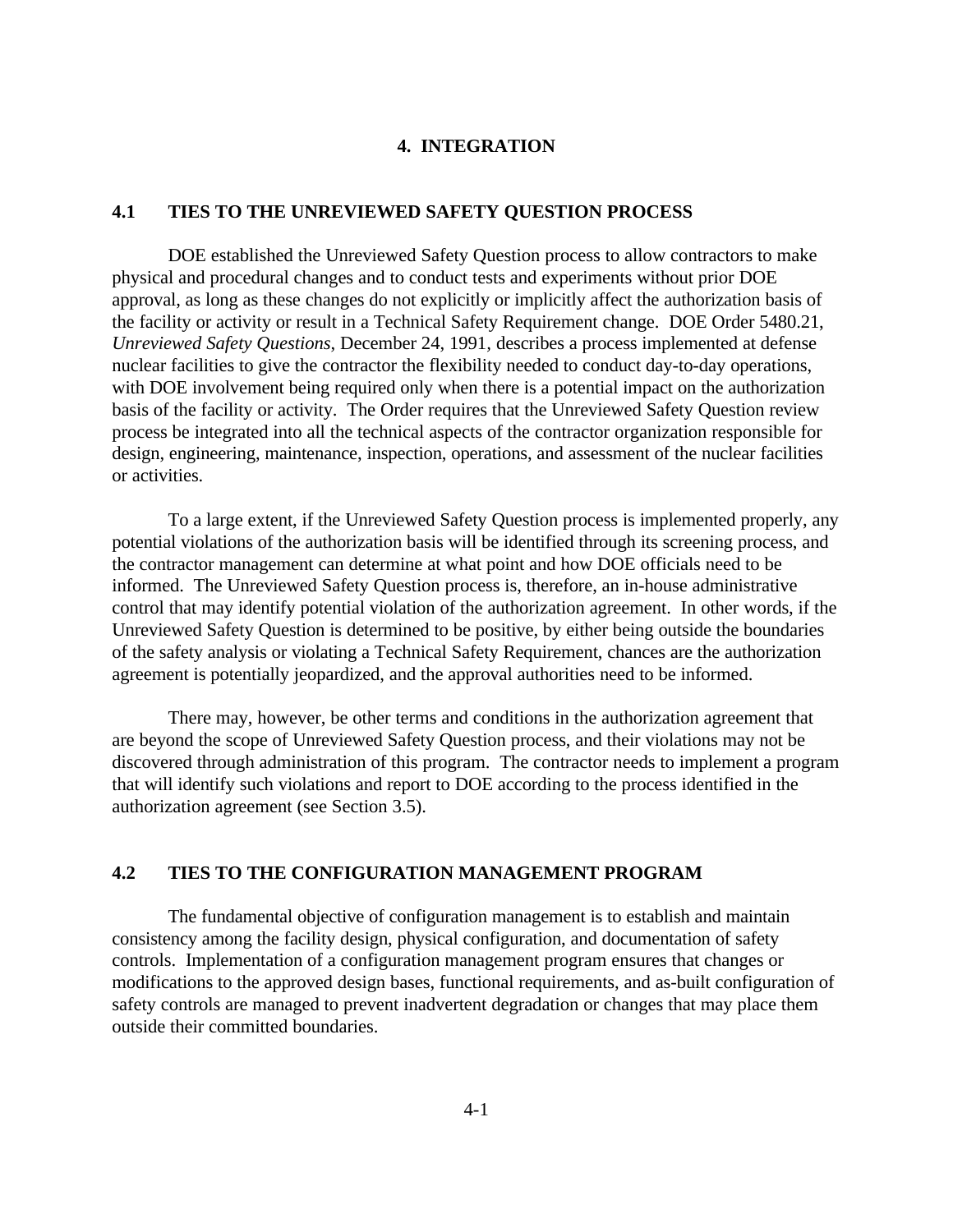The concept of configuration management can be expanded to encompass all the commitments made by the contractor in the authorization agreement. As discussed earlier, the Unreviewed Safety Question process identifies potential violations of certain commitments related to the authorization basis documents. There are other terms and conditions in the authorization agreement that the contractor needs to manage in a systematic way to identify potential violations and associated actions that may need to be taken.

The contractor may therefore need to prepare and implement a configuration management program, or extend the existing one, to encompass all the commitments made in the authorization agreement. The key elements of the authorization agreement need to be identified and maintained in a comprehensive configuration management program and controlled to maintain consistency, and they may be reviewed periodically to ensure compliance. The configuration management program needs to provide a mechanism for tracking commitments into their respective governing procedures, practices, training programs, and the like. Such a program may also be used to identify potential internal changes (discussed in Section 3.8) and the need to communicate to the authorizing authority.

#### <span id="page-16-0"></span>**4.3 TIES TO THE INTEGRATED SAFETY MANAGEMENT SYSTEM**

In the Implementation Plan for Board Recommendation 95-2 (U.S. Department of Energy, April 1996), DOE committed to "institutionalize the process of incorporating into the planning and execution of every major defense nuclear activity involving hazardous materials those controls necessary to ensure that environment, safety, and health objectives are achieved." This commitment is to be met at each DOE site through the development and implementation of an Integrated Safety Management System compliant with provisions of DOE Acquisition Regulations 48 CFR § 970.5204.78. The ISMS is then verified by DOE to be adequate, to ensure that work will be planned and executed in a manner that protects the public, workers, and the environment while meeting all legal requirements, including those imposed by contract.

The ISMS is expected to include functional area safety management programs such as radiation control, configuration management, maintenance, electrical safety, hazard analysis, training, and several others. These programs are typically set forth in the contractors "manuals of practice." The ISMS also is expected to include work planning processes identifying proposed operations that require formal DOE review and approval, up to and including the execution of a new authorization agreement.

Some of the component ISMS programs may be specified as administrative controls in the technical safety requirements for a specific on-site hazardous scope of work. The technical safety requirements may then be invoked as commitments in the authorization agreement for those operations, thereby making use of the specified manuals of practice contractually binding.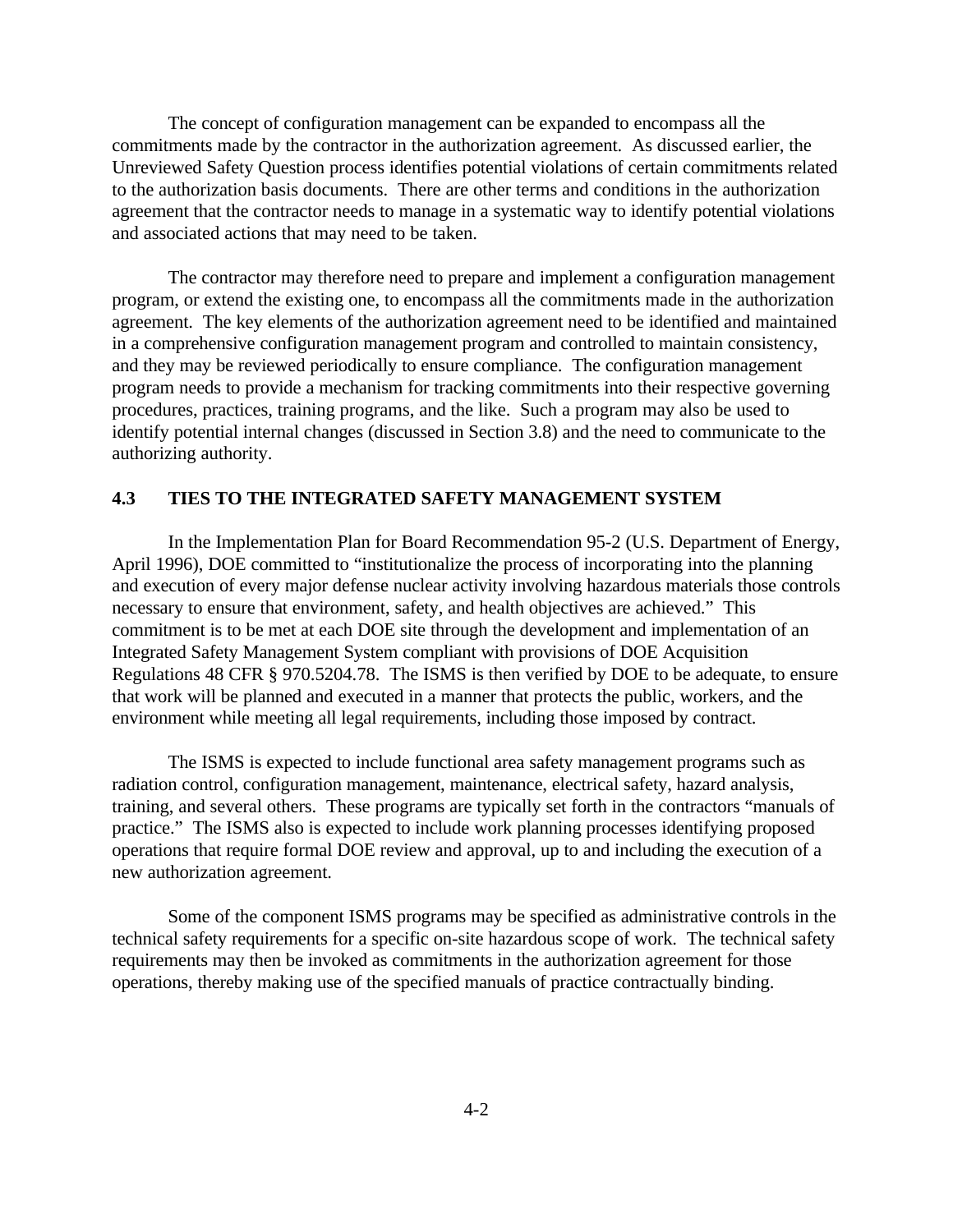#### <span id="page-17-0"></span>**4.4 TIES TO THE CONTRACT**

An authorization agreement documents, among other things, a contractor's commitment to perform certain tasks (e.g., conduct activities, maintain systems, upgrade equipment, train personnel). The tasks to be performed are those incorporated in the contract; thus the authorization agreement ought not to provide a commitment to implement a program unless the contract requires development of the program. Therefore, the contract and the authorization agreement need to be consistent: the contract requires the contractor to develop programs consistent with given work hazards, and the authorization agreement commits the contractor to performing the work under a work-specific safety program. To ensure consistency, the contract needs to be reviewed, or amended, before an authorization agreement is signed to ensure that certain provisions have been made for the contractors to perform the tasks to which they are committed in the authorization agreement.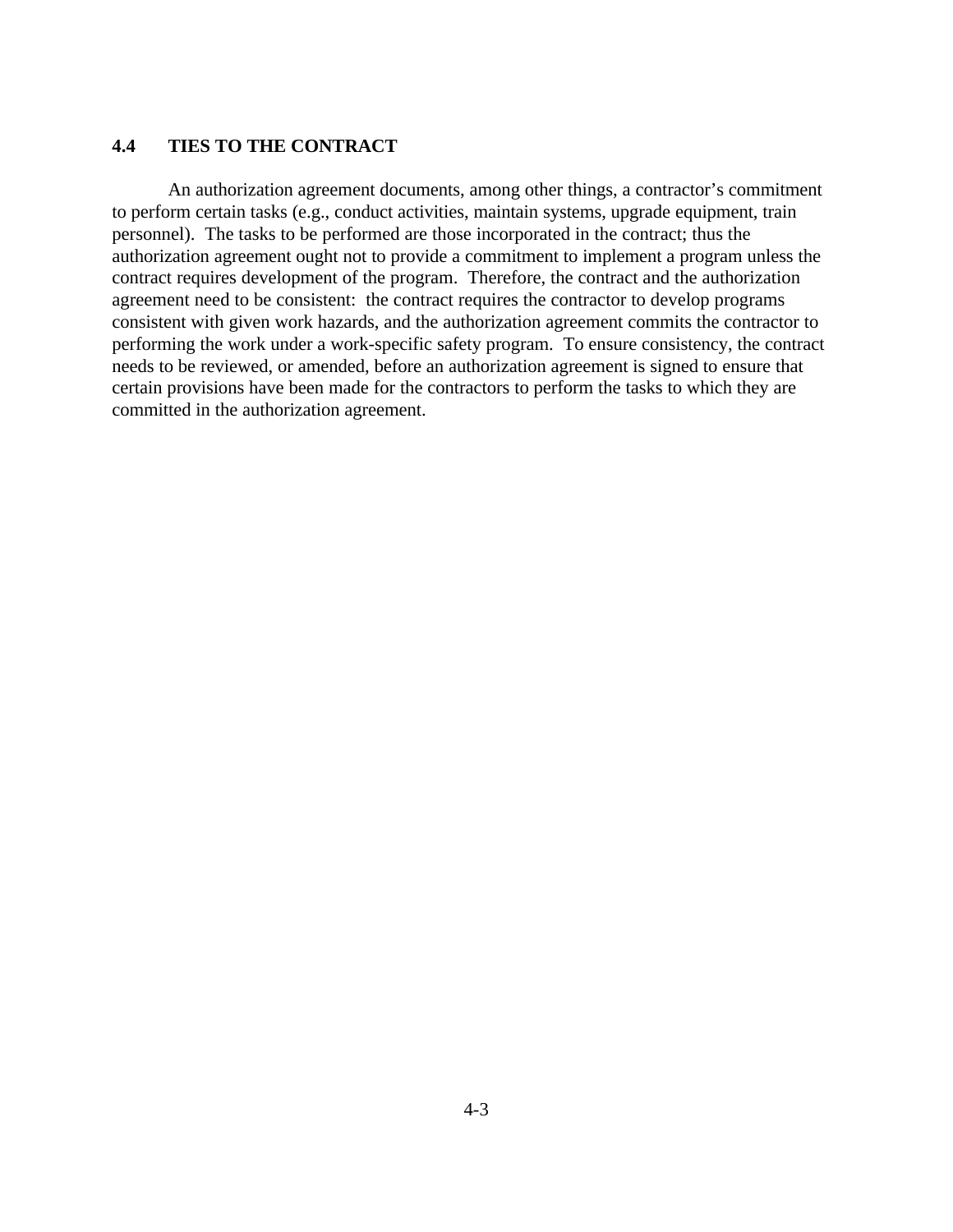#### **APPENDIX A**

#### <span id="page-18-0"></span>**COMPARISON OF AUTHORIZATION AGREEMENTS WITH KEY AUTHORIZATION AGREEMENT ELEMENTS**

The Board's staff reviewed several existing authorization agreements and compared their contents with the key elements identified in Section 3 of this report. Table A-1 shows the results of this comparison. For the most part, similar information exists in one form or another in these four authorization agreements. Some of the elements are not as detailed as described in this report, and others do not exist.

Some of the deviations or deficiencies in the existing authorization agreements may be significant. For example, the authorization agreement that authorizes the activities in the H-Canyon at the Savannah River Site also authorizes transportation and storage of radioactive material at the site to support the canyon activities without making specific reference to the authorization basis of these activities or identifying the necessary controls (see Section 3.2). The authorization agreement for plutonium facility building 332 at Lawrence Livermore National Laboratory does not describe the activities that are authorized. "Research and development activities involving unencapsulated fissile material," the description of the authorized activities, is not detailed enough to commit the contractor to perform only those activities that have been analyzed in the authorization basis.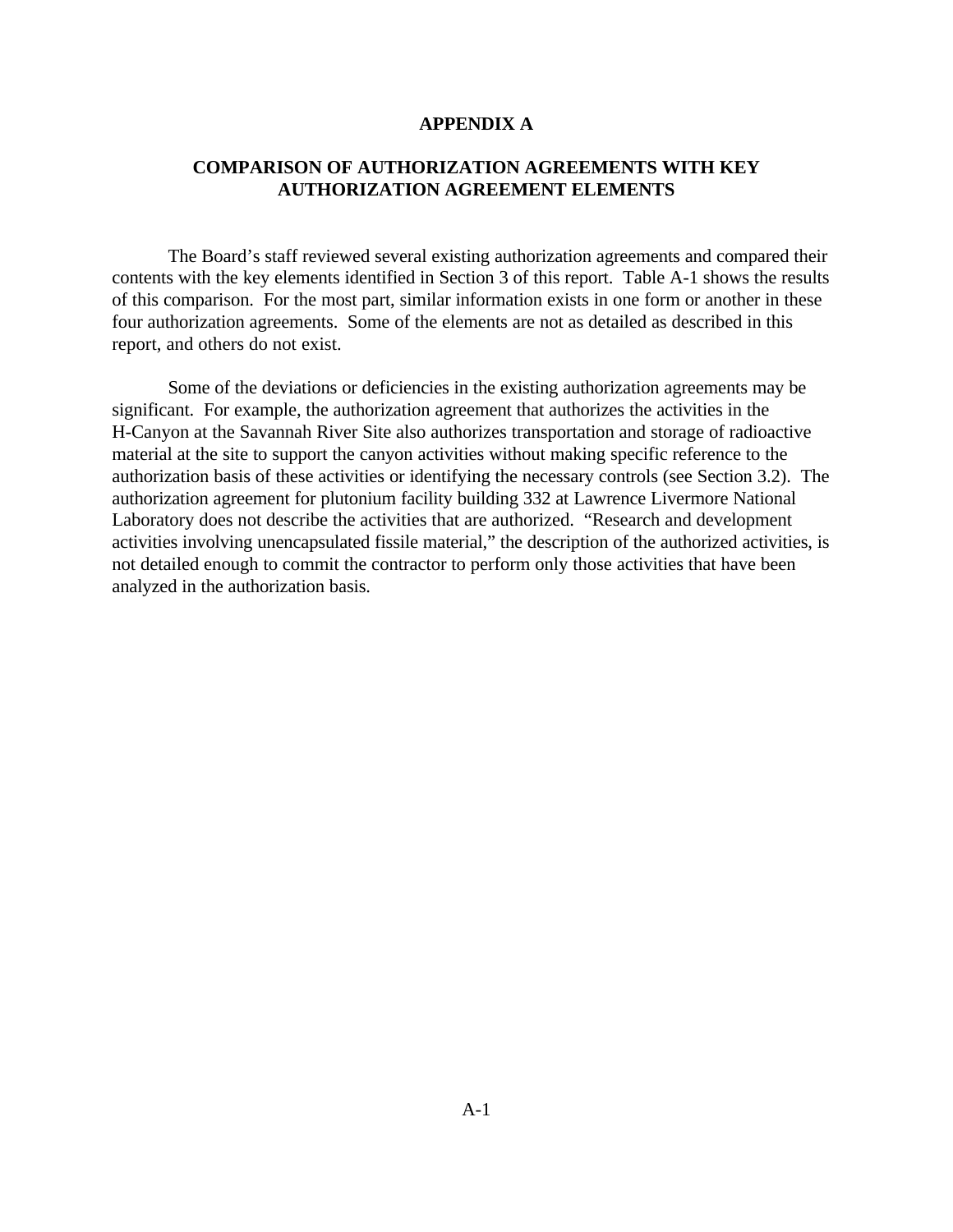#### **TABLE A-1. COMPARISON OF FOUR AUTHORIZATION AGREEMENTS WITH KEY AUTHORIZATION AGREEMENT ELEMENTS**

| No.            | <b>Key Elements</b>                                 | <b>Lawrence Livermore National</b><br><b>Laboratory Building 332</b>                                                                                                                         | <b>RFETS Building 771</b>                                                                                                    | <b>Savannah River Site</b><br><b>H-Canyon and Areas</b>                                                                                  | <b>Pantex W69 Dismantle</b>                                                                                                                                      |
|----------------|-----------------------------------------------------|----------------------------------------------------------------------------------------------------------------------------------------------------------------------------------------------|------------------------------------------------------------------------------------------------------------------------------|------------------------------------------------------------------------------------------------------------------------------------------|------------------------------------------------------------------------------------------------------------------------------------------------------------------|
| $\mathbf 1$    | Identification of<br>Facility/ Activity             | Describes the facility, Building<br>332 at Lawrence Livermore<br>National Laboratory.                                                                                                        | Describes the facility.                                                                                                      | Describes the areas: canyon,<br>outside facilities.                                                                                      | Describes Building 12-44, Cells<br>$5 & 6$ , Building<br>12-64, Bays 14 & 15.                                                                                    |
| $\sqrt{2}$     | Scope of<br>Authorization                           | Covers activities conducted at<br>Building 332 (undefined, very<br>general).                                                                                                                 | Refers to BFO and MAL:<br>mission program activities,<br>baseline activities.                                                | Describes the work that needs<br>to be done (not all is covered in<br>$AB$ ).                                                            | Describes in detail,<br>authorization agreement is<br>lesser-order than work control<br>in contract.                                                             |
| $\mathfrak{Z}$ | <b>DOE</b> Review and<br>Concurrence                | DOE/OAK determined adequate<br>protection of the public, workers,<br>and the environment.                                                                                                    | RFFO concludes the BFO is<br>adequate for protection of the<br>public, workers, and the<br>environment.                      | DOE/SR determined operations<br>comply with S/RID, BIO, and<br>EIS, and protect the public,<br>workers, and the environment.             | Refers to NESS, BIO, CSSM,<br>SAR, Safety Evaluation Report,<br>ABCD, and EIS, which result<br>in assurance of adequacy.                                         |
| $\overline{4}$ | Terms and<br>Conditions                             | Refers to SAR, Technical Safety<br>Requirements, Safety Evaluation<br>Report, IP, EIS, and RA.<br>Unreviewed Safety Question, Surv.<br>Req. A/C; SAR + Safety<br>Evaluation Report = $S/RID$ | Refers to BFO, Technical<br>Safety Requirements, IP/S,<br>DOE Review Report, RA<br>(TBD), safeguards and<br>securities plan. | Refers to operational controls<br>from BIO, Unreviewed Safety<br>Questions, S/RID, EP, FP,<br>water and air pollution/control<br>permit. | <b>ABCD, Unreviewed Safety</b><br>Questions-Do the first 20,<br>then the rest provided certain<br>conditions are met. Process<br>changes, configuration control. |
| 5              | Process for<br><b>Reporting Violations</b>          | "Timely" notification; Unreviewed<br>Safety Question process.                                                                                                                                | Refers to change control<br>process in the BFO.                                                                              | "Deviations should use<br>exemption request."                                                                                            | Refers to contract for<br>communication, Unreviewed<br>Safety Question; describes<br>process for violations.                                                     |
| 6              | Exemptions                                          | Occasional noncompliance with<br>A/C not a violation.                                                                                                                                        | Requirements in Appendix J<br>to contract superseded by<br><b>BFO</b> and Technical Safety<br>Requirements.                  |                                                                                                                                          | Emergency situations exempt<br>from the authorization<br>agreement.                                                                                              |
| $\overline{7}$ | Contractor<br>Organization and<br>Qualifications    |                                                                                                                                                                                              |                                                                                                                              | "WSRC is technically<br>qualified"                                                                                                       |                                                                                                                                                                  |
| 8              | Administration of the<br>authorization<br>agreement |                                                                                                                                                                                              | Expires with contract.                                                                                                       | Expires with contract.                                                                                                                   | Expires with contract or NESS.                                                                                                                                   |

Note: Acronyms appearing on this table are defined in the glossary at the end of the report.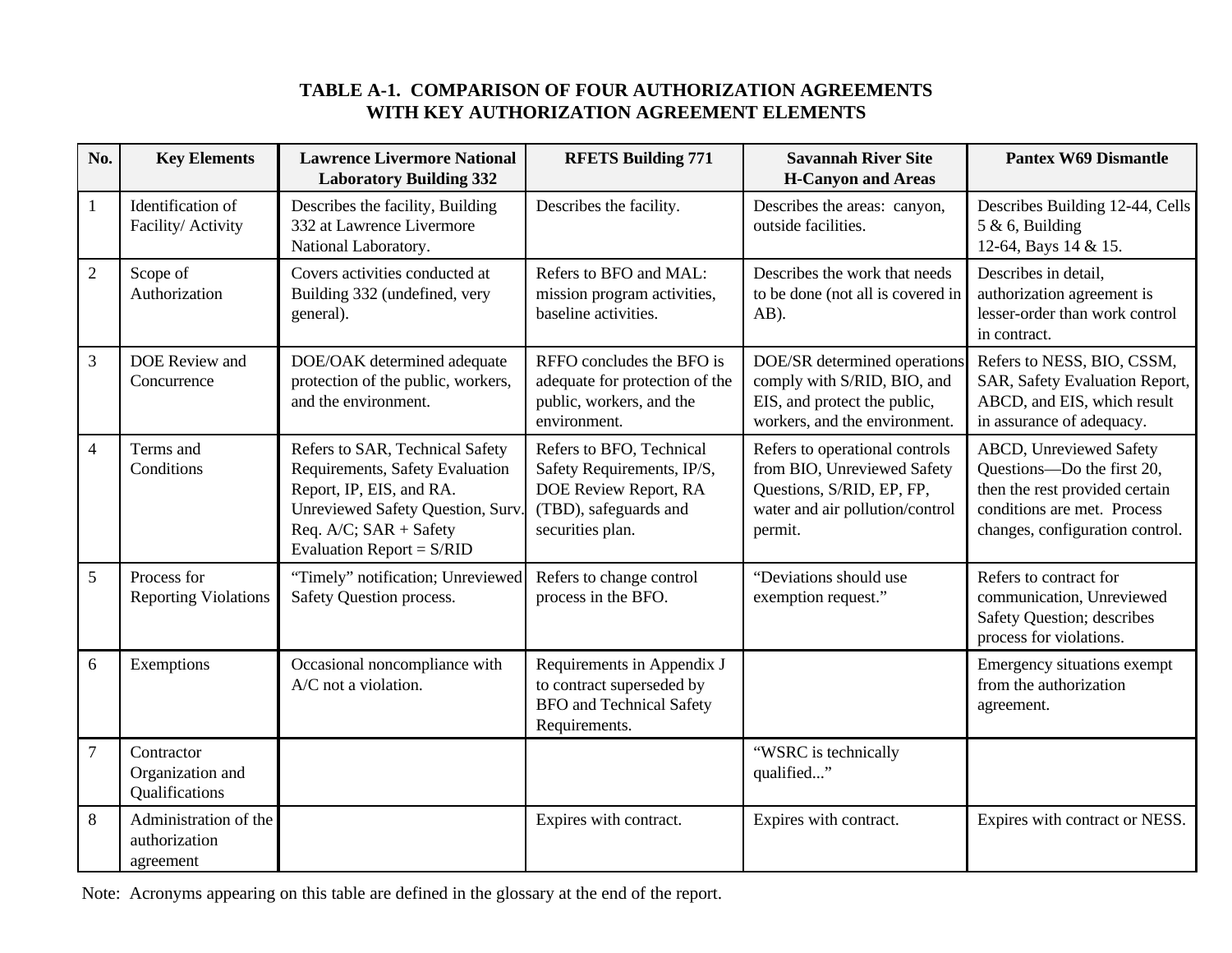#### **LIST OF REFERENCES**

<span id="page-20-0"></span>Defense Nuclear Facilities Safety Board, *Safety Management, Recommendation 95-2*, Washington, D.C., October 11, 1995.

DiNunno, Joseph J., *Fundamentals for Understanding Standards-Based Safety Management of Department of Energy Defense Nuclear Facilities*, Defense Nuclear Facilities Safety Board, DNFSB/TECH-5, May 31, 1995.

DiNunno, Joseph J., *Integrated Safety Management*, Defense Nuclear Facilities Safety Board, DNFSB/TECH-16, June 1997.

Kouts, Herbert J. C. and DiNunno, Joseph J.*, Safety Management and Conduct of Operations at the Department of Energy's Defense Nuclear Facilities*, DNFSB-TECH-6, October 6, 1995.

U.S. Department of Energy, Acquisition Regulation 48 CFR § 970.5204-78, *Laws, Regulations, and DOE Directives.*

U.S. Department of Energy, *Closure Process for Necessary and Sufficient Set of Standards*, DOE M 450.3-1, January 25, 1996.

U.S. Department of Energy, *Guidance for Preparation of DOE 5480.22 (Technical Safety Requirement) and DOE 5480.23 (SAR) Implementation Plans*, DOE-STD-3011-94, November 1994.

U.S. Department of Energy, *Implementation Plan for Board Recommendation 95-2*, April 1996.

U.S. Department of Energy, Order 5480.21, *Unreviewed Safety Questions*, December 24, 1991.

U.S. Department of Energy, Order 5480.22, *Technical Safety Requirements*, February 25, 1992.

U.S. Department of Energy, Order 5480.23, *Nuclear Safety Analysis Reports*, April 30, 1992.

U.S. Department of Energy, Order 5480.24, *Nuclear Criticality Safety*, August 12, 1992.

U.S. Department of Energy, *Preparation Guide for U.S. Department of Energy Nonreactor Facility Safety Analysis Reports*, DOE-STD-3009-94, July 1994.

U.S. Department of Energy, *Standards/Requirements Identification Document Development and Approval Instruction*, September 1994.